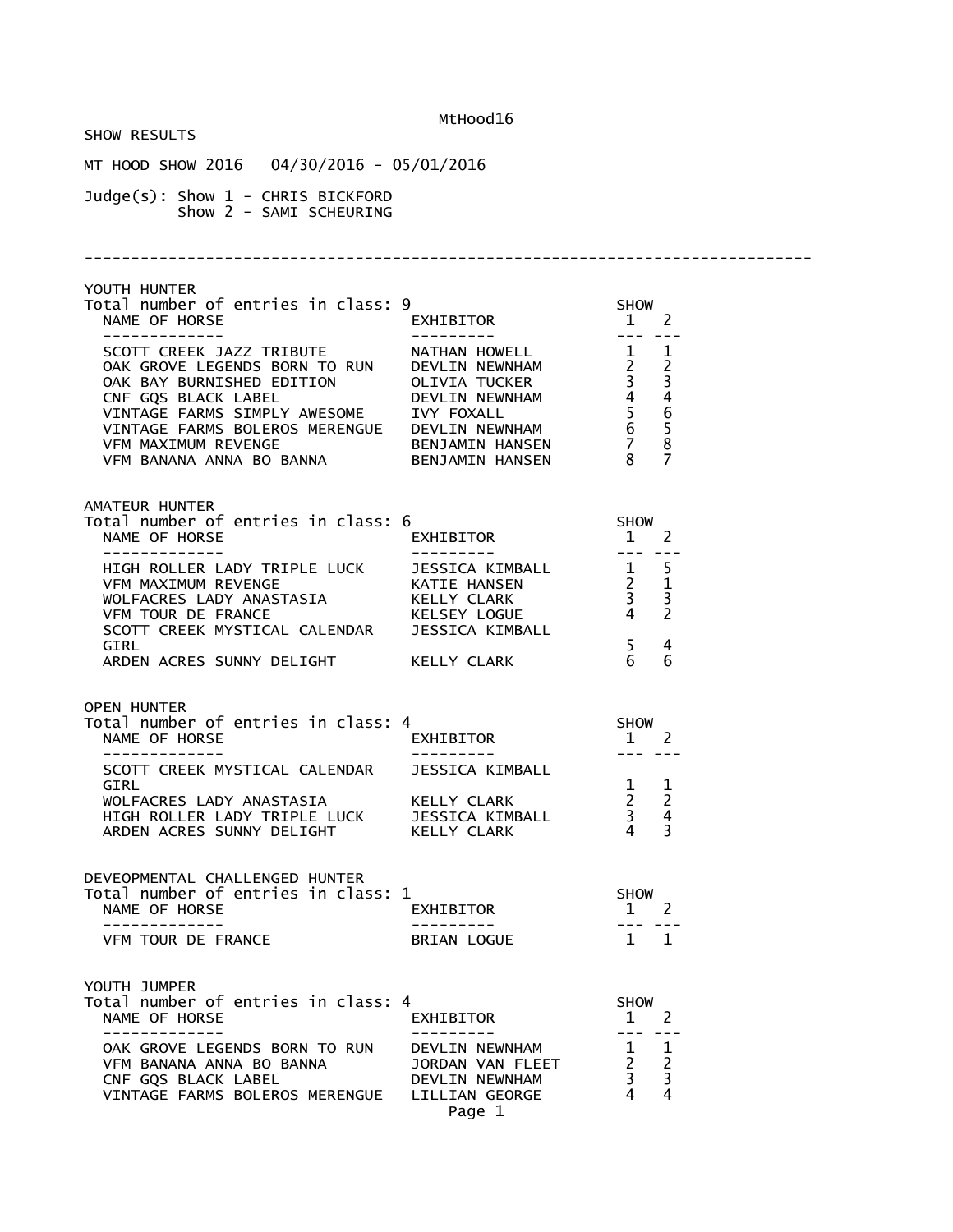| AMATEUR JUMPER<br>Total number of entries in class: 2<br>NAME OF HORSE<br>--------------                                                                                                                                                                                                                                                                                      | EXHIBITOR<br>$\frac{1}{1}$ 2<br>---------- | SHOW                                                                                                                                                                                                                                                                                                                                                                                                                |         |
|-------------------------------------------------------------------------------------------------------------------------------------------------------------------------------------------------------------------------------------------------------------------------------------------------------------------------------------------------------------------------------|--------------------------------------------|---------------------------------------------------------------------------------------------------------------------------------------------------------------------------------------------------------------------------------------------------------------------------------------------------------------------------------------------------------------------------------------------------------------------|---------|
|                                                                                                                                                                                                                                                                                                                                                                               |                                            |                                                                                                                                                                                                                                                                                                                                                                                                                     |         |
| <b>OPEN JUMPER</b><br>Total number of entries in class: 2<br>NAME OF HORSE<br>. _ _ _ _ _ _ _ _ _ _ _ _                                                                                                                                                                                                                                                                       | EXHIBITOR<br>----------                    | SHOW<br>$1 \quad 2$<br>$\frac{1}{2} \frac{1}{2} \frac{1}{2} \frac{1}{2} \frac{1}{2} \frac{1}{2} \frac{1}{2} \frac{1}{2} \frac{1}{2} \frac{1}{2} \frac{1}{2} \frac{1}{2} \frac{1}{2} \frac{1}{2} \frac{1}{2} \frac{1}{2} \frac{1}{2} \frac{1}{2} \frac{1}{2} \frac{1}{2} \frac{1}{2} \frac{1}{2} \frac{1}{2} \frac{1}{2} \frac{1}{2} \frac{1}{2} \frac{1}{2} \frac{1}{2} \frac{1}{2} \frac{1}{2} \frac{1}{2} \frac{$ |         |
|                                                                                                                                                                                                                                                                                                                                                                               |                                            |                                                                                                                                                                                                                                                                                                                                                                                                                     |         |
| AMATEUR OWNED TRAINED EXHIBITED STALLIONS<br>Total number of entries in class: 4<br>NAME OF HORSE                                                                                                                                                                                                                                                                             | EXHIBITOR                                  | <b>SHOW</b><br>$1 \quad 2$                                                                                                                                                                                                                                                                                                                                                                                          |         |
| -------------<br>FLYIN GS ASSURED AUDACITY<br>SCOTT CREEK BEL TRIPLE CROWN JOANNE ROSS 2 2<br>SCOTT CREEK MONARCH MOMENTO BARBARA KAHL 3 4<br>SCOTT CREEK MONARCH HEATHER FOUSEK-KAHL<br>NIGHTFLIGHT                                                                                                                                                                          | ---------                                  | $\frac{1}{2} \frac{1}{2} \frac{1}{2} \frac{1}{2} \frac{1}{2} \frac{1}{2} \frac{1}{2} \frac{1}{2} \frac{1}{2} \frac{1}{2} \frac{1}{2} \frac{1}{2} \frac{1}{2} \frac{1}{2} \frac{1}{2} \frac{1}{2} \frac{1}{2} \frac{1}{2} \frac{1}{2} \frac{1}{2} \frac{1}{2} \frac{1}{2} \frac{1}{2} \frac{1}{2} \frac{1}{2} \frac{1}{2} \frac{1}{2} \frac{1}{2} \frac{1}{2} \frac{1}{2} \frac{1}{2} \frac{$<br>$\overline{4}$      | 3       |
| AMATEUR JUNIOR STALLION<br>Total number of entries in class: 7<br>NAME OF HORSE<br>-------------                                                                                                                                                                                                                                                                              | EXHIBITOR<br>--------                      | SHOW<br>$\frac{1}{1}$ $\frac{2}{1}$                                                                                                                                                                                                                                                                                                                                                                                 |         |
| FLYIN GS ASSURED AUDACITY<br>FLYIN GS ASSURED AUDACITY<br>INDIGOS DANCING STAR<br>SCOTT CREEK TRU CAPISTRANO<br>OAK BAY SALSAS SHARPER IMAGE<br>SCOTT CREEK MONARCH MOMENTO<br>SCOTT CREEK MONARCH MOMENTO<br>SCOTT CREEK MONARCH MOMENTO<br>B<br>OOK BAY SALSAS SHARPER IMAGE<br>SCOTT CREEK MONARCH MOMENTO BARBARA KAHL<br>SCOTT CREEK MONARCH MOMENTO HEATHER FOUSEK-KAHL |                                            |                                                                                                                                                                                                                                                                                                                                                                                                                     |         |
| NIGHTFLIGHT<br>SCOTT CREEK MONARCH DYNAMIC CARLEEN CROSBY                                                                                                                                                                                                                                                                                                                     |                                            | 6<br>$\overline{7}$                                                                                                                                                                                                                                                                                                                                                                                                 | 6<br>5  |
| AMATEUR SENIOR STALLION<br>Total number of entries in class: 1<br>NAME OF HORSE<br>-------------                                                                                                                                                                                                                                                                              | EXHIBITOR                                  | SHOW<br>$1 \quad 2$<br>--- ---                                                                                                                                                                                                                                                                                                                                                                                      |         |
| ZARZUELAS CORINTHIAN ADONIS                                                                                                                                                                                                                                                                                                                                                   | ROBERTA HARDY                              | 1                                                                                                                                                                                                                                                                                                                                                                                                                   | 1       |
| GRAND CHAMPION & RESERVE AMATEUR STALLION                                                                                                                                                                                                                                                                                                                                     |                                            |                                                                                                                                                                                                                                                                                                                                                                                                                     |         |
| NAME OF HORSE                                                                                                                                                                                                                                                                                                                                                                 |                                            | SHOW<br>$\mathbf 1$                                                                                                                                                                                                                                                                                                                                                                                                 | 2       |
| FLYIN GS ASSURED AUDACITY<br>SCOTT CREEK BEL TRIPLE CROWN<br>SCOTT CREEK TRU CAPISTRANO<br>ZARZUELAS CORINTHIAN ADONIS                                                                                                                                                                                                                                                        |                                            | G<br>R.                                                                                                                                                                                                                                                                                                                                                                                                             | G<br>R. |
| WEANLING AND YEARLING STALLIONS<br>Total number of entries in class: 6<br>NAME OF HORSE                                                                                                                                                                                                                                                                                       | EXHIBITOR<br>Page 2                        | <b>SHOW</b><br>1                                                                                                                                                                                                                                                                                                                                                                                                    | 2       |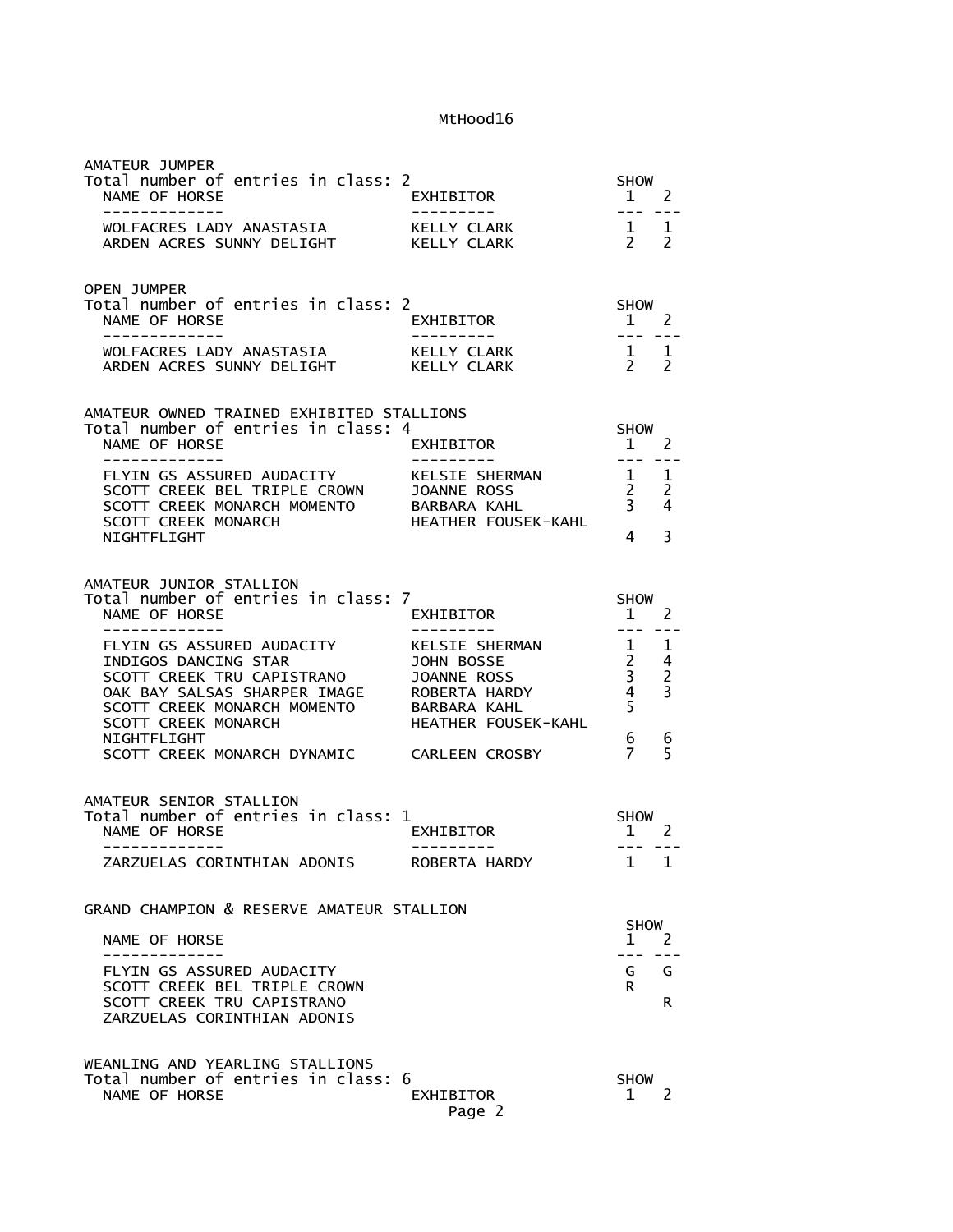|                                                                                                                                                                                                  | MtHood16                                                                                            |                                                          |                                                                      |
|--------------------------------------------------------------------------------------------------------------------------------------------------------------------------------------------------|-----------------------------------------------------------------------------------------------------|----------------------------------------------------------|----------------------------------------------------------------------|
| FLYIN GS ASSURED AUDACITY<br>SCOTT CREEK BEL TRIPLE CROWN JOANNE ROSS<br>SCOTT CREEK TRU CAPISTRANO<br>INDIGOS DANCING STAR<br>SCOTT CREEK MONARCH MOMENTO<br>SCOTT CREEK MONARCH<br>NIGHTFLIGHT | KELSIE SHERMAN<br>JOANNE ROSS<br>COURTNEY SANDERS<br>BARBARA KAHL<br>HEATHER FOUSEK-KAHL            | 1<br>$\frac{2}{3}$<br>4<br>$\dot{5}$<br>6                | $\mathbf{1}$<br>$\begin{array}{c} 2 \\ 3 \\ 4 \end{array}$<br>6<br>5 |
|                                                                                                                                                                                                  |                                                                                                     |                                                          |                                                                      |
| TWO YEAR OLD STALLIONS<br>Total number of entries in class: 1<br>NAME OF HORSE                                                                                                                   | EXHIBITOR                                                                                           | SHOW<br>$1 \quad 2$                                      |                                                                      |
| OAK BAY SALSAS SHARPER IMAGE OLIVIA TUCKER                                                                                                                                                       |                                                                                                     | $1 \quad 1$                                              |                                                                      |
| GRAND CHAMPION & RESERVE JUNIOR STALLION                                                                                                                                                         |                                                                                                     |                                                          |                                                                      |
| NAME OF HORSE                                                                                                                                                                                    |                                                                                                     | SHOW<br>$1 \quad 2$                                      |                                                                      |
| -------------<br>FLYIN GS ASSURED AUDACITY<br>SCOTT CREEK BEL TRIPLE CROWN                                                                                                                       |                                                                                                     | --- ---<br>G G<br>$R \sim$                               | R                                                                    |
| SENIOR STALLIONS 32" & UNDER<br>Total number of entries in class: 0                                                                                                                              |                                                                                                     |                                                          |                                                                      |
| SENIOR STALLIONS OVER 32" TO 34"<br>Total number of entries in class: 1<br>NAME OF HORSE<br>. _ _ _ _ _ _ _ _ _ _ _ _                                                                            | EXHIBITOR                                                                                           | SHOW<br>$1 \quad 2$                                      |                                                                      |
| ZARZUELAS CORINTHIAN ADONIS ROBERTA HARDY                                                                                                                                                        |                                                                                                     | $1 \quad 1$                                              |                                                                      |
| GRAND CHAMPION & RESERVE SENIOR STALLION                                                                                                                                                         |                                                                                                     |                                                          |                                                                      |
| NAME OF HORSE                                                                                                                                                                                    |                                                                                                     | SHOW<br>$1 \quad 2$                                      |                                                                      |
| -------------<br>ZARZUELAS CORINTHIAN ADONIS                                                                                                                                                     |                                                                                                     | $G$ $G$                                                  |                                                                      |
| STOCK TYPE STALLIONS<br>Total number of entries in class: 0                                                                                                                                      |                                                                                                     |                                                          |                                                                      |
| AMATEUR OWNED TRAINED EXHIBITED GELDINGS<br>Total number of entries in class: 5<br>NAME OF HORSE                                                                                                 | EXHIBITOR                                                                                           | <b>SHOW</b><br>1                                         | 2                                                                    |
| RHMF GEMINIS BLACK LEGACY<br>VFM MAXIMUM REVENGE<br>RHMF GEMINIS SPARKLIN KID<br>LAZY RS TUCK AND ROLL<br>COUNTRY RDS HUGHSTONS RIO<br><b>GRANDE</b>                                             | JULIE HEMENWAY<br><b>KATIE HANSEN</b><br>CINDY SAUM<br><b>BAMBI ROYLANCE</b><br>HEATHER FOUSEK-KAHL | $\mathbf{1}$<br>$\overline{2}$<br>$\mathbf{3}$<br>4<br>5 | 1<br>2<br>3<br>4<br>5                                                |
| AMATEUR GELDING<br>Total number of entries in class: 7<br>NAME OF HORSE                                                                                                                          | EXHIBITOR<br>Page 3                                                                                 | <b>SHOW</b><br>1                                         | 2                                                                    |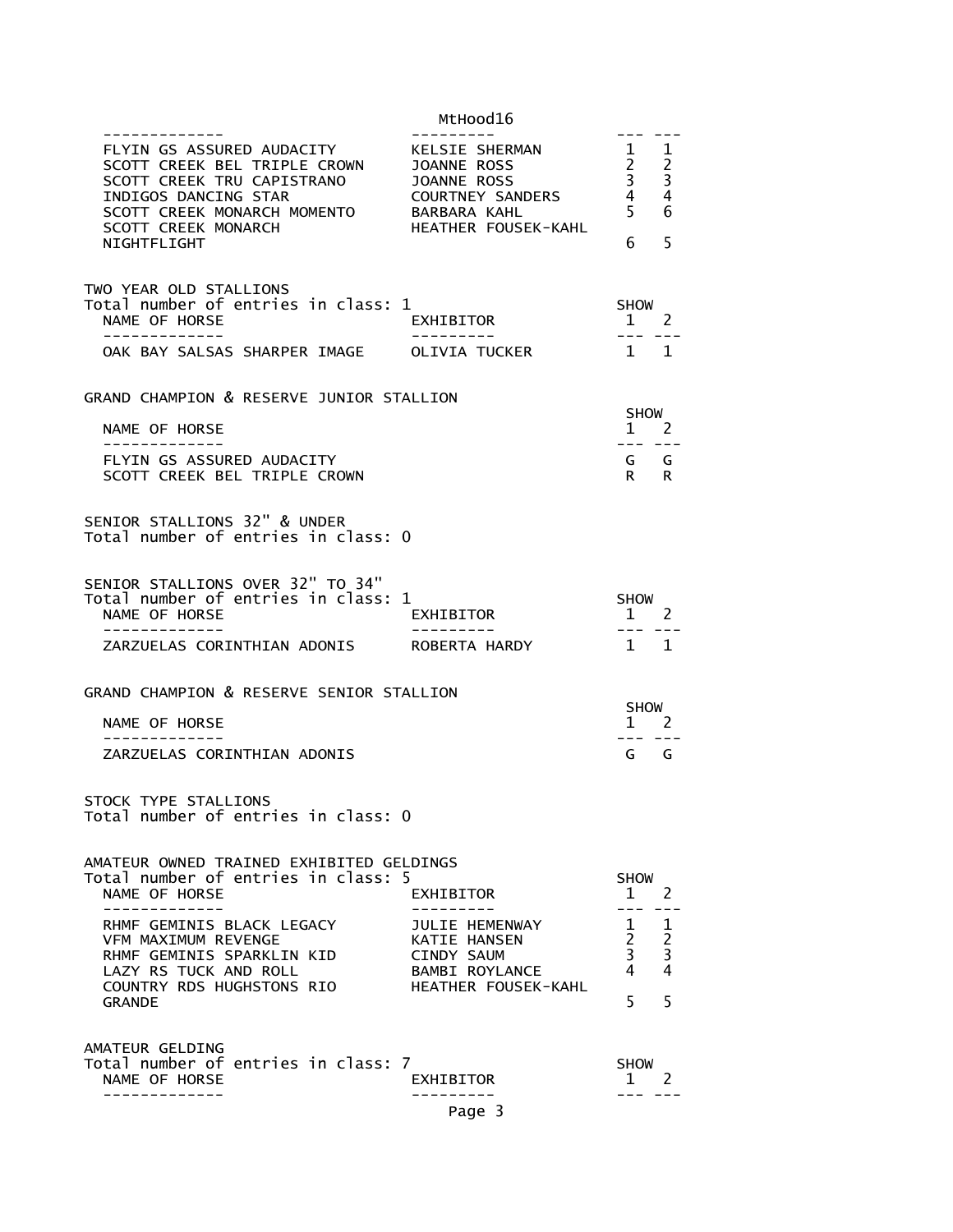| RHMF GEMINIS BLACK LEGACY<br><b>VFM MAXIMUM REVENGE</b><br>VERT MAAIMUM REVENGE<br>LAZY RS TUCK AND ROLL<br>COUNTRY RDS HUGHSTONS RIO         | MtHood16<br>JULIE HEMENWAY<br>KATIE HANSEN<br>BAMBI ROYLANCE<br>HEATHER FOUSEK-KAHL | 1<br>$2^{\circ}$<br>$\frac{2}{3}$                        | 1<br>2<br>4             |
|-----------------------------------------------------------------------------------------------------------------------------------------------|-------------------------------------------------------------------------------------|----------------------------------------------------------|-------------------------|
| <b>GRANDE</b><br>RHMF GEMINIS SPARKLIN KID<br>BONSAI RUN AND DON'T LOOK BACK SHARON DICKENS<br>COMMOTIONS BLAZY ZEUS                          | <b>CINDY SAUM</b><br>JOHN BOSSE                                                     | 4<br>5<br>$\overline{6}$<br>7                            | 3<br>5<br>6             |
| GRAND CHAMPION & RESERVE AMATEUR GELDING                                                                                                      |                                                                                     |                                                          |                         |
| NAME OF HORSE                                                                                                                                 |                                                                                     | <b>SHOW</b><br>$1 \quad 2$                               |                         |
| -------------<br>RHMF GEMINIS BLACK LEGACY<br>VFM MAXIMUM REVENGE                                                                             |                                                                                     | G G<br>R R                                               |                         |
| YOTE GELDINGS<br>Total number of entries in class: 0                                                                                          |                                                                                     |                                                          |                         |
| YOUTH 18 & UNDER EXHIBITING GELDING                                                                                                           |                                                                                     |                                                          |                         |
| Total number of entries in class: 4<br>NAME OF HORSE                                                                                          | EXHIBITOR                                                                           | <b>SHOW</b><br>1 2                                       |                         |
| -------------<br>VFM MAXIMUM REVENGE                                                                                                          |                                                                                     | $\begin{array}{cccccc} - & - & - & - & - \end{array}$    |                         |
| COMMOTIONS BLAZY ZEUS                                                                                                                         | JORDAN VAN FLEET<br>COURTNEY SANDERS<br>IVY FOXALL                                  | $\begin{array}{ccc} 1 & 1 \\ 2 & 2 \\ 3 & 3 \end{array}$ |                         |
| VINTAGE FARMS SIMPLY AWESOME<br>DAYSPRING SOLOMONS SONG                                                                                       | KEIRA WARD                                                                          | $\overline{4}$                                           | 4                       |
| ADULT SPECIAL NEEDS HALTER SHOWING STALLION OR GELDING<br>Total number of entries in class: 1<br>NAME OF HORSE                                | EXHIBITOR                                                                           | SHOW<br>1 2                                              |                         |
| -------------<br>VFM TOUR DE FRANCE                                                                                                           | ----------<br>BRIAN LOGUE                                                           | $\qquad \qquad - -$<br>$1 \quad 1$                       |                         |
|                                                                                                                                               |                                                                                     |                                                          |                         |
| AMATEUR STOCK TYPE HALTER ALL AGES ALL SEXES<br>Total number of entries in class: 5                                                           |                                                                                     | SHOW                                                     |                         |
| NAME OF HORSE                                                                                                                                 | EXHIBITOR                                                                           | $1 \quad 2$                                              |                         |
| GALLERY ORIGINALS MISS                                                                                                                        | KELLY JENSEN                                                                        | $- - -$                                                  |                         |
| PERPHECTION<br>CASINO GOLD VADER HIGH ROLLER CHRISTIE MOON                                                                                    |                                                                                     | $\mathbf{1}$                                             | 3                       |
| <b>MIRACLE</b>                                                                                                                                |                                                                                     | $\mathbf{2}$<br>$\overline{3}$                           | $\frac{1}{2}$           |
| RHMF GEMINIS TWINKLIN STAR JULIE HEMENWAY<br>SHALAMARA ACRES MIDNIGHT JEWEL JESSICA KIMBALL<br>ROUGAI RUN FOOLS COLD<br>BONSAI RUN FOOLS GOLD | GAYLENE BARTEL                                                                      | $\overline{4}$<br>$\overline{5}$                         | $\overline{\mathbf{4}}$ |
|                                                                                                                                               |                                                                                     |                                                          |                         |
| YOUTH SPECIAL NEEDS 18 & UNDER SHOWING MARE/GELDING<br>Total number of entries in class: 1                                                    |                                                                                     | <b>SHOW</b>                                              |                         |
| NAME OF HORSE<br>--------------                                                                                                               | EXHIBITOR<br>- - - - - - - - -                                                      | $1 \quad 2$<br>$- - - -$                                 |                         |
| DAYSPRING SOLOMONS SONG                                                                                                                       | NOAH WARD                                                                           | $1 \quad 1$                                              |                         |
| TWO YEAR & UNDER GELDINGS                                                                                                                     |                                                                                     |                                                          |                         |
| Total number of entries in class: 1<br>NAME OF HORSE                                                                                          | EXHIBITOR                                                                           | <b>SHOW</b><br>$1 \quad 2$                               |                         |
|                                                                                                                                               | Page 4                                                                              |                                                          |                         |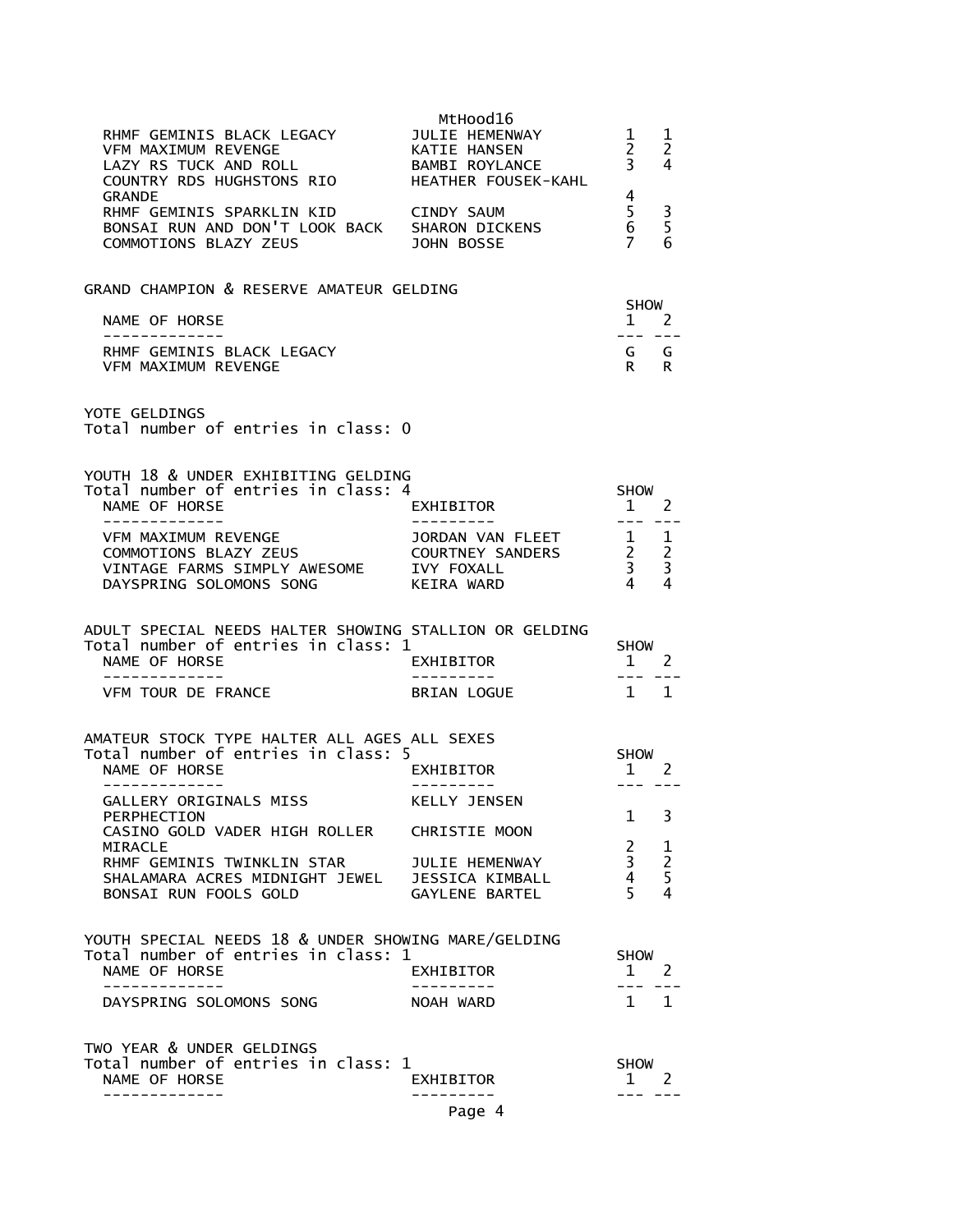| COMMOTIONS BLAZY ZEUS                                                                                                                                                                      | MtHood16<br>COURTNEY SANDERS 1              |                                                                                                             | $\mathbf{1}$        |
|--------------------------------------------------------------------------------------------------------------------------------------------------------------------------------------------|---------------------------------------------|-------------------------------------------------------------------------------------------------------------|---------------------|
| GRAND CHAMPION & RESERVE JUNIOR GELDING                                                                                                                                                    |                                             | SHOW                                                                                                        |                     |
| NAME OF HORSE<br>-------------                                                                                                                                                             |                                             | $1 \quad$                                                                                                   | 2                   |
| COMMOTIONS BLAZY ZEUS                                                                                                                                                                      |                                             | ---<br>G G                                                                                                  |                     |
| SENIOR GELDINGS 32" & UNDER<br>Total number of entries in class: 1<br>NAME OF HORSE<br>--------------                                                                                      | EXHIBITOR                                   | <b>SHOW</b><br>$1 \quad 2$<br>$- - -$                                                                       |                     |
| RHMF GEMINIS BLACK LEGACY JULIE HEMENWAY                                                                                                                                                   |                                             | $1 \quad 1$                                                                                                 |                     |
| SENIOR GELDINGS OVER 32" TO 34"<br>Total number of entries in class: 4<br>NAME OF HORSE<br>VFM MAXIMUM REVENGE<br>BONSAI RUN AND DON'T LOOK BACK CHERIE SMITH<br>RHMF GEMINIS SPARKLIN KID | EXHIBITOR<br>KATIE HANSEN<br>CINDY SAUM     | <b>SHOW</b><br>1 2<br>$\qquad \qquad - -$<br>$1 \quad 1$<br>$\begin{array}{ccc} 2 & 2 \\ 3 & 3 \end{array}$ |                     |
| COUNTRY RDS HUGHSTONS RIO HEATHER FOUSEK-KAHL<br><b>GRANDE</b>                                                                                                                             |                                             | $4 \quad$                                                                                                   | 4                   |
| GRAND CHAMPION & RESERVE SENIOR GELDING<br>NAME OF HORSE                                                                                                                                   |                                             | SHOW<br>$1 \quad 2$                                                                                         |                     |
| -------------<br>RHMF GEMINIS BLACK LEGACY<br><b>VFM MAXIMUM REVENGE</b><br>BONSAI RUN AND DON'T LOOK BACK                                                                                 |                                             | --- ---<br>G<br>R                                                                                           | R.<br>G             |
| STOCK TYPE GELDINGS<br>Total number of entries in class: 2<br>NAME OF HORSE                                                                                                                | EXHIBITOR                                   | SHOW<br>$1 \quad 2$                                                                                         |                     |
| CASINO GOLD VADER HIGH ROLLER CHRISTIE MOON                                                                                                                                                |                                             |                                                                                                             |                     |
| <b>MIRACLE</b><br>BONSAI RUN FOOLS GOLD                                                                                                                                                    | MORGAN MCGUIRE                              | 1<br>2                                                                                                      | 2<br>1              |
| SOLID-COLOR STALLIONS AND GELDINGS<br>Total number of entries in class: 1<br>NAME OF HORSE<br>-----------                                                                                  | EXHIBITOR                                   | <b>SHOW</b><br>$1 \quad 2$                                                                                  |                     |
| COMMOTIONS BLAZY ZEUS                                                                                                                                                                      | JOHN BOSSE                                  | $1 \quad 1$                                                                                                 |                     |
| MULTI-COLOR STALLIONS AND GELDINGS<br>Total number of entries in class: 9<br>NAME OF HORSE<br>------------                                                                                 | EXHIBITOR<br>. <u>.</u> .                   | <b>SHOW</b><br>$\mathbf{1}$<br>---                                                                          | $\overline{2}$      |
| RHMF GEMINIS SPARKLIN KID<br>CASINO GOLD VADER HIGH ROLLER CHRISTIE MOON<br>MIRACLE                                                                                                        | CINDY SAUM                                  | $1 \quad$<br>$\overline{2}$                                                                                 | 3<br>$\overline{2}$ |
| BONSAI RUN AND DON'T LOOK BACK CHERIE SMITH<br>VINTAGE FARMS SIMPLY AWESOME<br>COUNTRY RDS HUGHSTONS RIO                                                                                   | IVY FOXALL<br>HEATHER FOUSEK-KAHL<br>Page 5 | 3 <sup>7</sup><br>4                                                                                         | $\mathbf{1}$<br>5   |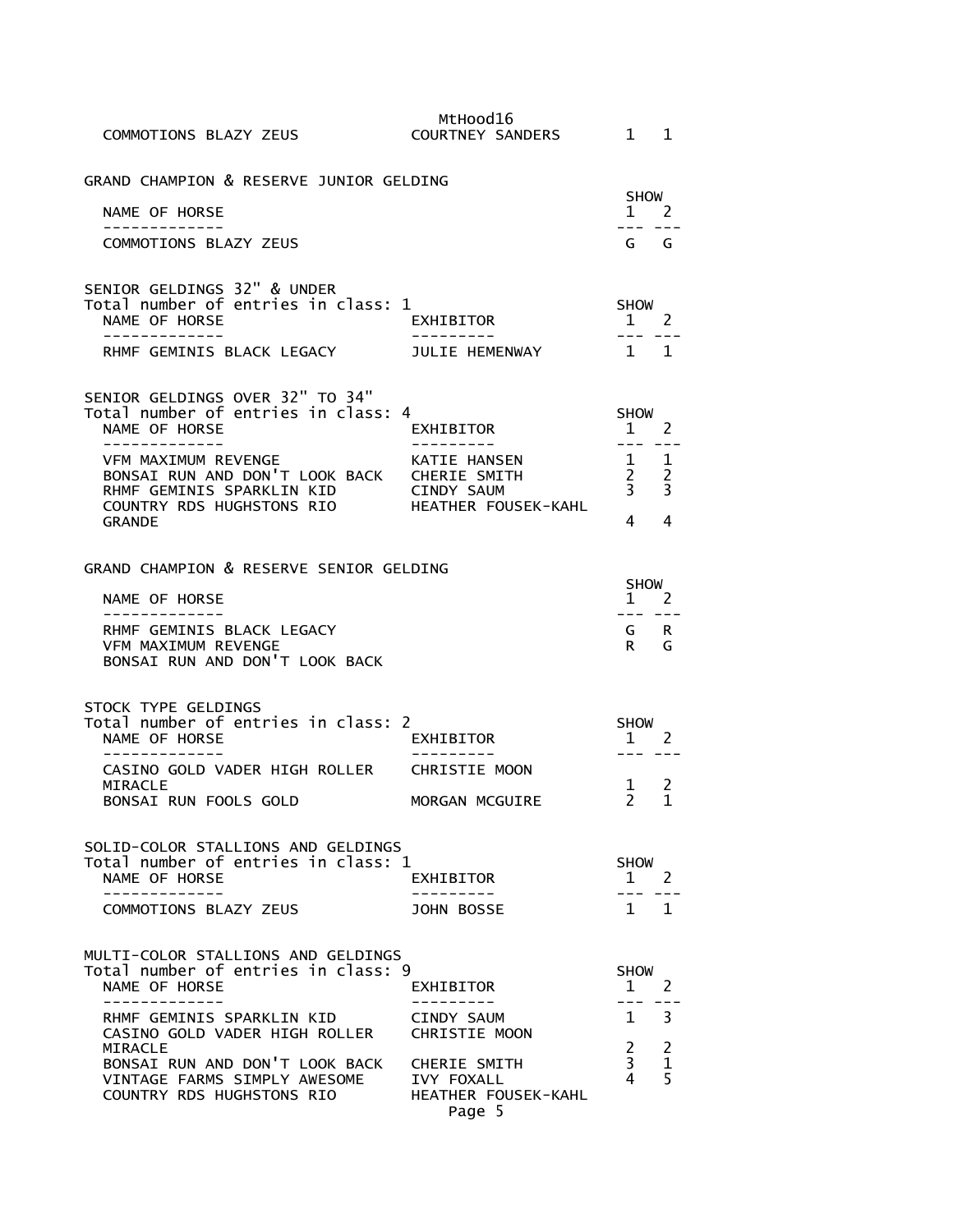| INDIGOS JUBILEE MOON               JOHN BOSSE<br>SCOTT CREEK MONARCH DYNAMIC       CARLEEN CROSBY                                                                               |                                                      | 5<br>6<br>$\overline{7}$                                                                                                                                                                                                                                                                                                                                                                                                             | 4<br>6                               |
|---------------------------------------------------------------------------------------------------------------------------------------------------------------------------------|------------------------------------------------------|--------------------------------------------------------------------------------------------------------------------------------------------------------------------------------------------------------------------------------------------------------------------------------------------------------------------------------------------------------------------------------------------------------------------------------------|--------------------------------------|
| <b>OPEN ROADSTER</b><br>Total number of entries in class: 0                                                                                                                     |                                                      |                                                                                                                                                                                                                                                                                                                                                                                                                                      |                                      |
| YOUTH OWNED TRAINED EXHIBITED COUNTRY PLEASURE DRIVING<br>Total number of entries in class: 3<br>NAME OF HORSE<br>-------------                                                 | EXHIBITOR                                            | <b>SHOW</b><br>$1 \quad 2$<br>--- ---                                                                                                                                                                                                                                                                                                                                                                                                |                                      |
| SCOTT CREEK JAZZ TRIBUTE ANATHAN HOWELL<br>VINTAGE FARMS SIMPLY AWESOME IVY FOXALL<br>OAK GROVE LEGENDS BORN TO RUN DEVLIN NEWNHAM                                              |                                                      | $\begin{array}{cc} 1 & 1 \\ 2 & 3 \\ 3 & 2 \end{array}$                                                                                                                                                                                                                                                                                                                                                                              |                                      |
| YOUTH COUNTRY PLEASURE DRIVING<br>Total number of entries in class: 5<br>NAME OF HORSE                                                                                          | EXHIBITOR                                            | <b>SHOW</b><br>1 2<br>$   \,$                                                                                                                                                                                                                                                                                                                                                                                                        |                                      |
| SCOTT CREEK JAZZ TRIBUTE<br>VINTAGE FARMS SIMPLY AWESOME<br><b>HCM BUCKS MARISOL</b><br>OAK BAY BURNISHED EDITION OLIVIA TUCKER<br>OAK GROVE LEGENDS BORN TO RUN DEVLIN NEWNHAM | NATHAN HOWELL<br>IVY FOXALL<br>EMILY HALL            | $\begin{array}{cc} 1 & 2 \\ 2 & 4 \\ 3 & 5 \\ 4 & 1 \\ 5 & 3 \end{array}$                                                                                                                                                                                                                                                                                                                                                            |                                      |
| SINGLE PLEASURE DRIVING STALLIONS<br>Total number of entries in class: 2<br>NAME OF HORSE<br>-------------                                                                      | EXHIBITOR                                            | SHOW<br>$1\quad 2$                                                                                                                                                                                                                                                                                                                                                                                                                   |                                      |
|                                                                                                                                                                                 |                                                      |                                                                                                                                                                                                                                                                                                                                                                                                                                      |                                      |
| CENTURY FARMS CRYSTALS IMAGE DEVLIN NEWNHAM<br>MOUNTAIN MEADOWS BEY EXPLOSION SHERYL PETERSON                                                                                   |                                                      | $\frac{1}{2}$                                                                                                                                                                                                                                                                                                                                                                                                                        | 1<br>$\mathcal{P}$                   |
| YOUTH OWNED TRAINED EXHIBITED CLASSIC PLEASURE DRIVING<br>Total number of entries in class: 2<br>NAME OF HORSE                                                                  | EXHIBITOR                                            | <b>SHOW</b><br>$1 \quad 2$                                                                                                                                                                                                                                                                                                                                                                                                           |                                      |
| VFM BANANA ANNA BO BANNA<br>CNF GQS BLACK LABEL                                                                                                                                 | ----------<br>JORDAN VAN FLEET<br>DEVLIN NEWNHAM     | $\frac{1}{2} \frac{1}{2} \frac{1}{2} \frac{1}{2} \frac{1}{2} \frac{1}{2} \frac{1}{2} \frac{1}{2} \frac{1}{2} \frac{1}{2} \frac{1}{2} \frac{1}{2} \frac{1}{2} \frac{1}{2} \frac{1}{2} \frac{1}{2} \frac{1}{2} \frac{1}{2} \frac{1}{2} \frac{1}{2} \frac{1}{2} \frac{1}{2} \frac{1}{2} \frac{1}{2} \frac{1}{2} \frac{1}{2} \frac{1}{2} \frac{1}{2} \frac{1}{2} \frac{1}{2} \frac{1}{2} \frac{$<br>$\begin{matrix}1&1\\2&2\end{matrix}$ | ---                                  |
| YOUTH CLASSIC PLEASURE DRIVING<br>Total number of entries in class: 4<br>NAME OF HORSE                                                                                          | EXHIBITOR                                            | <b>SHOW</b><br>$\mathbf{1}$                                                                                                                                                                                                                                                                                                                                                                                                          | 2                                    |
| BONSAI RUN FOOLS GOLD<br>VFM BANANA ANNA BO BANNA<br>VINTAGE FARMS BOLEROS MERENGUE  DEVLIN NEWNHAM<br>DAYSPRING SOLOMONS SONG                                                  | .<br>MORGAN MCGUIRE<br>BENJAMIN HANSEN<br>KEIRA WARD | $- - -$<br>$\mathbf{1}$<br>$2^{\circ}$<br>$\mathbf{3}$<br>4                                                                                                                                                                                                                                                                                                                                                                          | 1<br>$\frac{2}{3}$<br>$\overline{4}$ |
| YOUTH PLEASURE DRIVING 7 & UNDER<br>Total number of entries in class: 1<br>NAME OF HORSE                                                                                        | EXHIBITOR                                            | <b>SHOW</b><br>1                                                                                                                                                                                                                                                                                                                                                                                                                     | 2                                    |

SPECIAL NEEDS DRIVING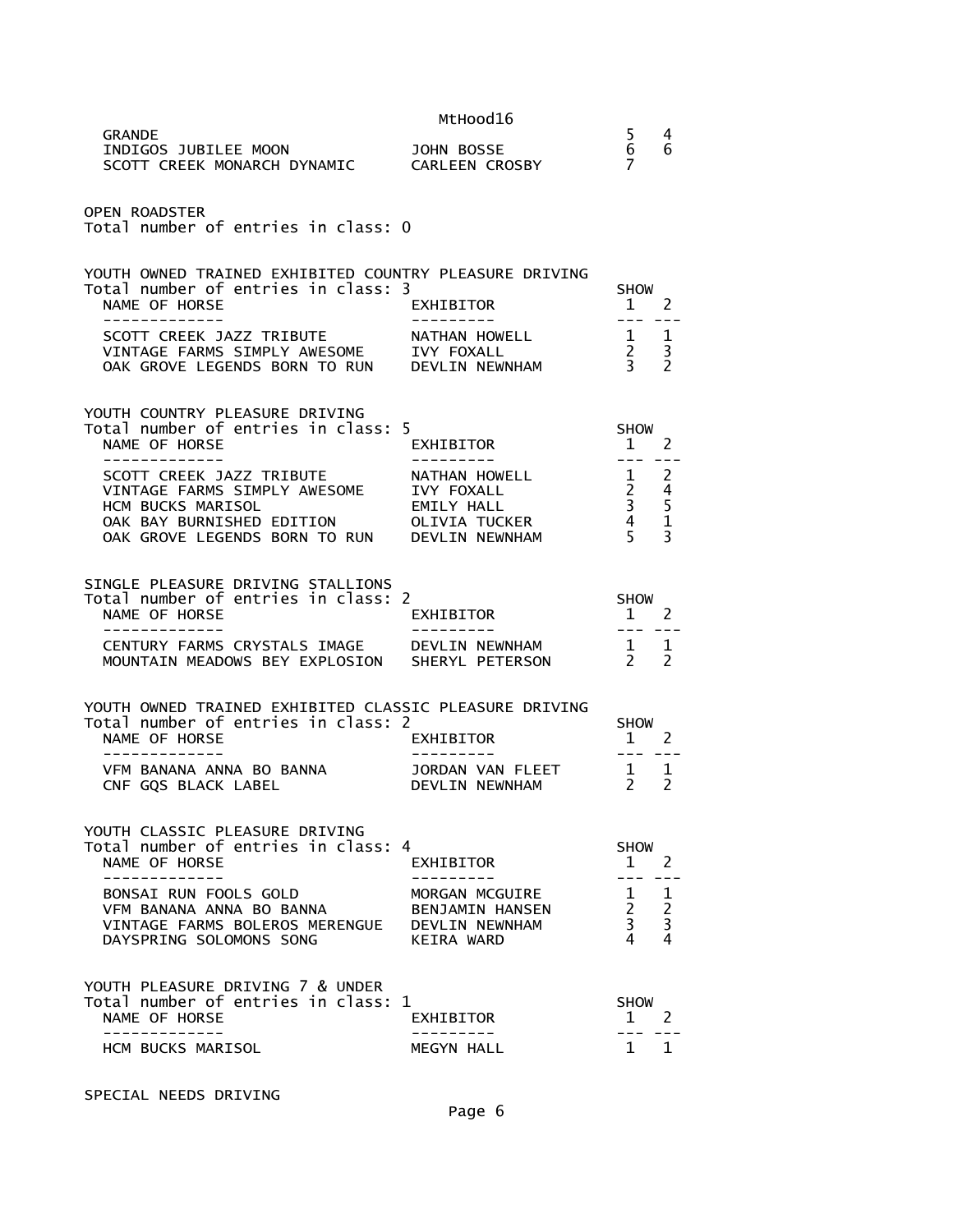| Total number of entries in class: 1                                                                                               | MtHood16                                | <b>SHOW</b>                       | -2                                                |
|-----------------------------------------------------------------------------------------------------------------------------------|-----------------------------------------|-----------------------------------|---------------------------------------------------|
| NAME OF HORSE<br>-------------                                                                                                    | EXHIBITOR<br>----------                 | 1<br>$- - -$                      | $= -$                                             |
| DAYSPRING SOLOMONS SONG                                                                                                           | NOAH WARD                               | 1 1                               |                                                   |
| YOUTH ROADSTER                                                                                                                    |                                         |                                   |                                                   |
| Total number of entries in class: 2<br>NAME OF HORSE                                                                              | EXHIBITOR                               | <b>SHOW</b><br>1                  | <sup>2</sup>                                      |
| -------------                                                                                                                     | ----------                              | $- - -$                           |                                                   |
| OAK GROVE LEGENDS BORN TO RUN DEVLIN NEWNHAM<br>OAK BAY BURNISHED EDITION                                                         | OLIVIA TUCKER                           | $\frac{1}{2}$ 1<br>$\overline{2}$ | $\overline{\phantom{0}}$                          |
| AMATEUR OWNED TRAINED EXHIBITED COUNTRY PLEASURE DRIVING                                                                          |                                         |                                   |                                                   |
| Total number of entries in class: 3<br>NAME OF HORSE                                                                              | EXHIBITOR                               | <b>SHOW</b><br>$\mathbf{1}$       | - 2                                               |
| -----------<br>RHMF GEMINIS DANCIN IN THE                                                                                         | CINDY SAUM                              | ---                               |                                                   |
| WIND<br>VINTAGE FARMS SIMPLY AWESOME LEE FOXALL                                                                                   |                                         | $\mathbf{1}$<br>$\mathbf{2}$      | 1<br>$\overline{2}$                               |
| CASINO GOLD VADER HIGH ROLLER CHRISTIE MOON                                                                                       |                                         |                                   |                                                   |
| MIRACLE                                                                                                                           |                                         | $\overline{3}$                    | 3                                                 |
| AMATEUR COUNTRY PLEASURE DRIVING                                                                                                  |                                         |                                   |                                                   |
| Total number of entries in class:<br>NAME OF HORSE                                                                                | 6<br>EXHIBITOR                          | <b>SHOW</b><br>$\mathbf{1}$       | 2                                                 |
|                                                                                                                                   |                                         | ---                               |                                                   |
| ZARZUELAS CORINTHIAN ADONIS<br>GALLERY ORIGINALS MISS                                                                             | ROBERTA HARDY<br><b>KELLY JENSEN</b>    | $\mathbf{1}$                      | 1                                                 |
| PERPHECTION<br>RHMF GEMINIS DANCIN IN THE                                                                                         | CINDY SAUM                              | $\mathcal{P}$                     | 2                                                 |
| WIND                                                                                                                              |                                         | 3                                 | 3                                                 |
| VINTAGE FARMS SIMPLY AWESOME LEE FOXALL<br>CASINO GOLD VADER HIGH ROLLER CHRISTIE MOON                                            |                                         | 4                                 | 4                                                 |
| <b>MIRACLE</b>                                                                                                                    |                                         | 5                                 | 5                                                 |
| AMATEUR OWNED TRAINED EXHIBITED CLASSIC PLEASURE DRIVING                                                                          |                                         |                                   |                                                   |
| Total number of entries in class: 3<br>NAME OF HORSE                                                                              | EXHIBITOR                               | <b>SHOW</b><br>$\mathbf{1}$       | 2                                                 |
| -----------                                                                                                                       |                                         | $---$                             |                                                   |
| RHMF GEMINIS BLACK LEGACY<br>COUNTRY RDS HUGHSTONS RIO                                                                            | JULIE HEMENWAY<br><b>HEATHER FOUSEK</b> | $\mathbf{1}$                      | 3                                                 |
| <b>GRANDE</b><br>VFM TOUR DE FRANCE                                                                                               | KELSEY LOGUE                            | $\mathbf{2}$<br>$\mathbf{R}$      | $\overline{2}$<br>$\mathbf{1}$                    |
|                                                                                                                                   |                                         |                                   |                                                   |
| AMATEUR CLASSIC PLEASURE DRIVING                                                                                                  |                                         |                                   |                                                   |
| Total number of entries in class: 5<br>NAME OF HORSE                                                                              | EXHIBITOR                               | <b>SHOW</b><br>$1 \quad 2$        |                                                   |
| --------------                                                                                                                    | . <u>.</u>                              | $- - -$                           |                                                   |
| VFM TOUR DE FRANCE<br>COUNTRY RDS HUGHSTONS RIO HEATHER FOUSEK-KAHL                                                               | KELSEY LOGUE                            | 1 2                               |                                                   |
| <b>GRANDE</b><br>RHMF GEMINIS BLACK LEGACY JULIE HEMENWAY                                                                         |                                         | $\frac{2}{3}$                     |                                                   |
| LAZY RS TUCK AND ROLL<br>LAZY RS TUCK AND ROLL                 BAMBI ROYLANCE<br>SHALAMARA ACRES MIDNIGHT JEWEL   JESSICA KIMBALL |                                         | $\overline{4}$                    | $\begin{array}{c}\n1 \\ 4 \\ 3 \\ 5\n\end{array}$ |
|                                                                                                                                   |                                         |                                   |                                                   |
| CLASSIC PLEASURE DRIVING MARES                                                                                                    |                                         |                                   |                                                   |

Total number of entries in class: 1 SHOW

Page 7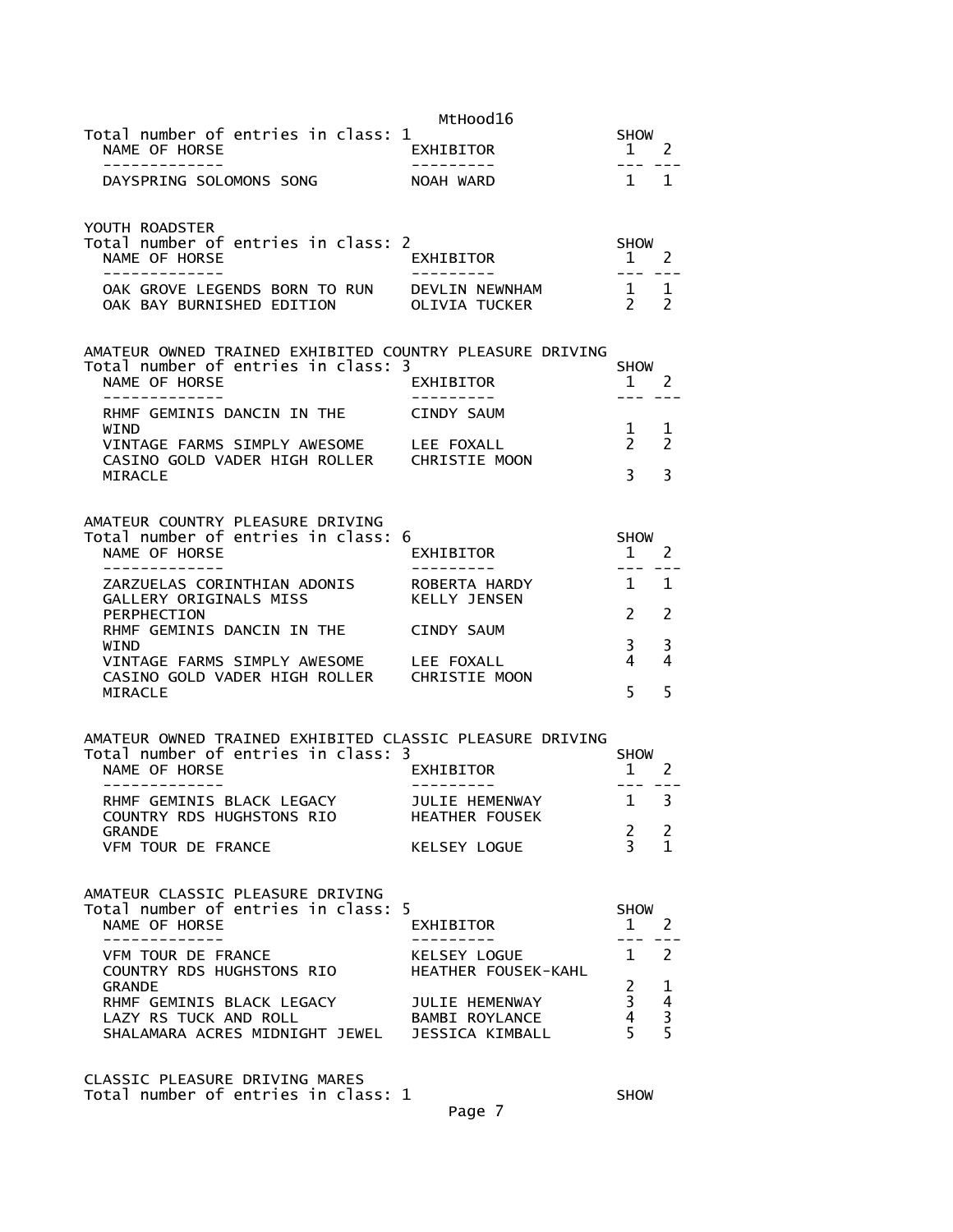| NAME OF HORSE<br>--------------                                                                                                                                                                                                                   | MtHood16<br>EXHIBITOR                                                                                                                                    | $1 \quad 2$                                                                                                                                                                                                                                                                                                                                                                                                                                                            |                                              |
|---------------------------------------------------------------------------------------------------------------------------------------------------------------------------------------------------------------------------------------------------|----------------------------------------------------------------------------------------------------------------------------------------------------------|------------------------------------------------------------------------------------------------------------------------------------------------------------------------------------------------------------------------------------------------------------------------------------------------------------------------------------------------------------------------------------------------------------------------------------------------------------------------|----------------------------------------------|
| LAZY RS SUPER STAR                                                                                                                                                                                                                                | <b>CHERIE SMITH</b>                                                                                                                                      | $1 \quad 1$                                                                                                                                                                                                                                                                                                                                                                                                                                                            |                                              |
| YOUTH HALTER OBSTACLE<br>Total number of entries in class: 6<br>NAME OF HORSE<br>--------------                                                                                                                                                   | EXHIBITOR<br>---------                                                                                                                                   | SHOW<br>$1 \quad 2$<br>$\frac{1}{2} \frac{1}{2} \frac{1}{2} \frac{1}{2} \frac{1}{2} \frac{1}{2} \frac{1}{2} \frac{1}{2} \frac{1}{2} \frac{1}{2} \frac{1}{2} \frac{1}{2} \frac{1}{2} \frac{1}{2} \frac{1}{2} \frac{1}{2} \frac{1}{2} \frac{1}{2} \frac{1}{2} \frac{1}{2} \frac{1}{2} \frac{1}{2} \frac{1}{2} \frac{1}{2} \frac{1}{2} \frac{1}{2} \frac{1}{2} \frac{1}{2} \frac{1}{2} \frac{1}{2} \frac{1}{2} \frac{$                                                    |                                              |
| VFM BANANA ANNA BO BANNA<br>BONSAI RUN FOOLS GOLD<br><b>VFM MAXIMUM REVENGE</b><br>OAK BAY BURNISHED EDITION OLIVIA TUCKER<br>COMMOTIONS BLAZY ZEUS COURTNEY SANDERS<br>OAK BAY SALSAS SHARPER IMAGE OLIVIA TUCKER                                | JORDAN VAN FLEET 1 1<br>MORGAN MORGUIRE<br>MORGAN MCGUIRE<br>BENJAMIN HANSEN 33<br>33<br>OLIVIA TUCKER 44<br>COURTNEY SANDERS 56<br>AGE OLIVIA TUCKER 65 |                                                                                                                                                                                                                                                                                                                                                                                                                                                                        |                                              |
| AMATEUR HALTER OBSTACLE<br>Total number of entries in class: 6<br>NAME OF HORSE                                                                                                                                                                   | EXHIBITOR                                                                                                                                                | <b>SHOW</b><br>1 2                                                                                                                                                                                                                                                                                                                                                                                                                                                     |                                              |
| -------------<br>SCOTT CREEK MYSTICAL CALENDAR JESSICA KIMBALL<br>GIRL<br>LAZY RS TUCK AND ROLL<br>ARDEN ACRES SUNNY DELIGHT KELLY CLARK<br>WOLFACRES LADY ANASTASIA KELLY CLARK                                                                  | <b>BAMBI ROYLANCE</b>                                                                                                                                    | $\frac{1}{2} \frac{1}{2} \frac{1}{2} \frac{1}{2} \frac{1}{2} \frac{1}{2} \frac{1}{2} \frac{1}{2} \frac{1}{2} \frac{1}{2} \frac{1}{2} \frac{1}{2} \frac{1}{2} \frac{1}{2} \frac{1}{2} \frac{1}{2} \frac{1}{2} \frac{1}{2} \frac{1}{2} \frac{1}{2} \frac{1}{2} \frac{1}{2} \frac{1}{2} \frac{1}{2} \frac{1}{2} \frac{1}{2} \frac{1}{2} \frac{1}{2} \frac{1}{2} \frac{1}{2} \frac{1}{2} \frac{$<br>$\mathbf{1}$<br>$\overline{2}$<br>3<br>$\overline{4}$<br>$\frac{5}{6}$ | 2<br>$\mathbf{1}$<br>$rac{4}{3}$ 5 6         |
| OPEN HALTER OBSTACLE<br>Total number of entries in class: 5<br>NAME OF HORSE<br>--------------                                                                                                                                                    | EXHIBITOR<br>__________                                                                                                                                  | SHOW<br>$1 \quad 2$<br>$\frac{1}{2}$                                                                                                                                                                                                                                                                                                                                                                                                                                   |                                              |
| SCOTT CREEK MYSTICAL CALENDAR JESSICA KIMBALL<br>GIRL<br>-----<br>HIGH ROLLER LADY TRIPLE LUCK     JESSICA KIMBALL<br>LAZY RS TUCK AND ROLL                   BAMBI ROYLANCE<br>WOLFACRES LADY ANASTASIA KELLY CLARK<br>ARDEN ACRES SUNNY DELIGHT | KELLY CLARK                                                                                                                                              | $\mathbf 1$<br>$\frac{2}{3}$<br>4<br>$\overline{5}$                                                                                                                                                                                                                                                                                                                                                                                                                    | 1<br>$\frac{3}{2}$<br>$\boldsymbol{\Lambda}$ |
| OPEN COUNTRY PLEASURE DRIVING OVER 32" - 34"<br>Total number of entries in class: 3<br>NAME OF HORSE<br>GALLERY ORIGINALS MISS                                                                                                                    | <b>EXHIBITOR</b><br>CHERIE SMITH                                                                                                                         | <b>SHOW</b><br>$\mathbf{1}$                                                                                                                                                                                                                                                                                                                                                                                                                                            | 2                                            |
| PERPHECTION<br>VINTAGE FARMS SIMPLY AWESOME IVY FOXALL<br>ZARZUELAS CORINTHIAN ADONIS ROBERTA HARDY                                                                                                                                               |                                                                                                                                                          | 1<br>$2^{\circ}$<br>$\overline{3}$                                                                                                                                                                                                                                                                                                                                                                                                                                     | $\frac{2}{3}$<br>$\mathbf{1}$                |
| AMATEUR ROADSTER<br>Total number of entries in class: 0                                                                                                                                                                                           |                                                                                                                                                          |                                                                                                                                                                                                                                                                                                                                                                                                                                                                        |                                              |
| SINGLE PLEASURE DRIVING GELDINGS<br>Total number of entries in class: 0                                                                                                                                                                           |                                                                                                                                                          |                                                                                                                                                                                                                                                                                                                                                                                                                                                                        |                                              |

OPEN SINGLE PLEASURE DRIVING 32" & UNDER Total number of entries in class: 0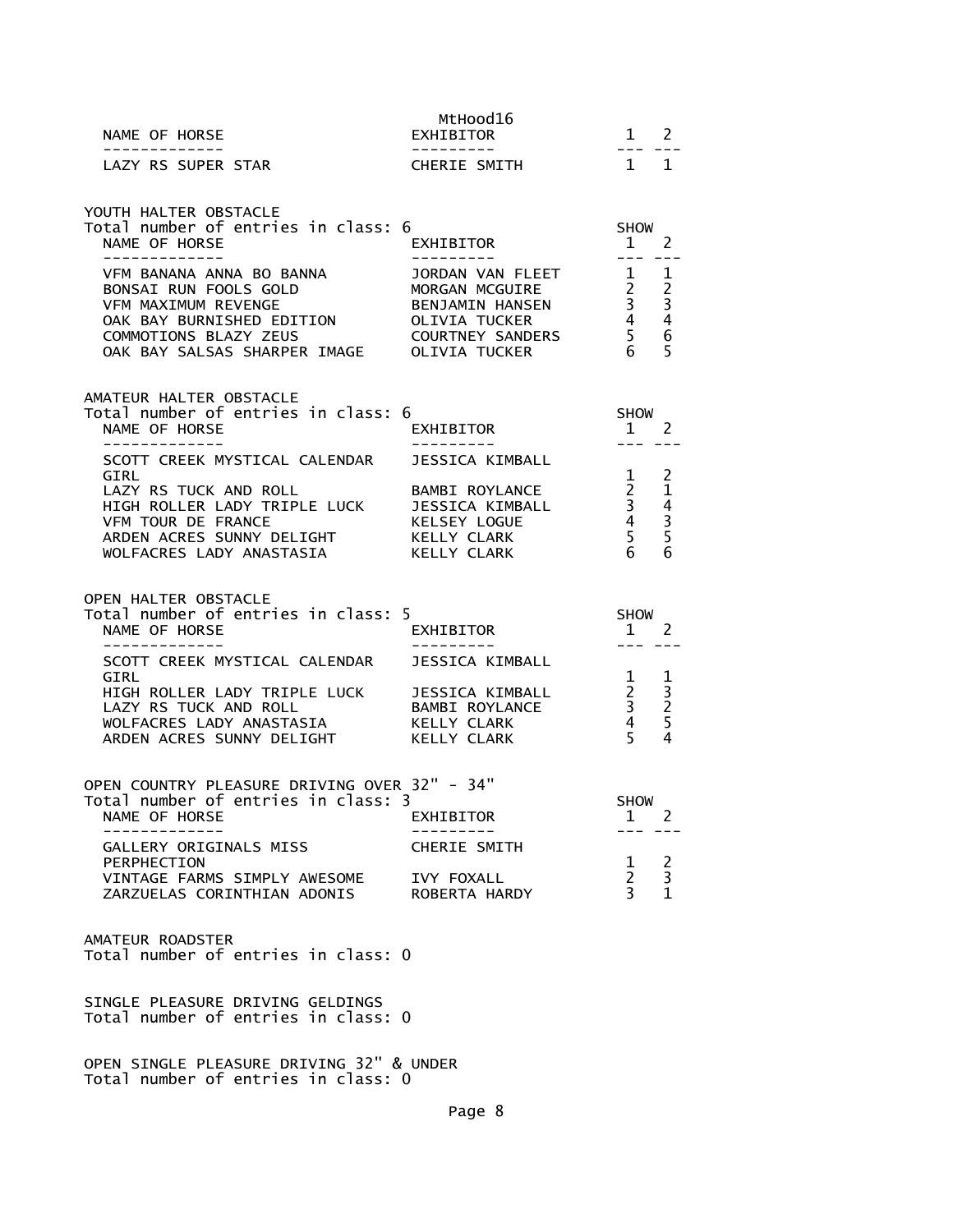| OPEN SINGLE PLEASURE DRIVING OVER 32" TO 34"<br>Total number of entries in class: 0                                                                                                 |                                       |                                                                                    |               |
|-------------------------------------------------------------------------------------------------------------------------------------------------------------------------------------|---------------------------------------|------------------------------------------------------------------------------------|---------------|
| YOUTH VERSATILITY<br>Total number of entries in class: 5<br>NAME OF HORSE<br>------------                                                                                           | EXHIBITOR                             | <b>SHOW</b><br>$\mathbf{1}$                                                        | <sup>2</sup>  |
| VINTAGE FARMS SIMPLY AWESOME IVY FOXALL<br>OAK GROVE LEGENDS BORN TO RUN DEVLIN NEWNHAM<br>SCOTT CREEK JAZZ TRIBUTE ANATHAN HOWELL<br>VINTAGE FARMS BOLEROS MERENGUE LILLIAN GEORGE |                                       | $1 \quad 2$<br>$\begin{array}{ccc}\n2 & 1 \\ 3 & 4\n\end{array}$<br>$\overline{4}$ | 3             |
| AMATEUR VERSATILITY<br>Total number of entries in class: 0                                                                                                                          |                                       |                                                                                    |               |
| VERSATILITY<br>Total number of entries in class: 0                                                                                                                                  |                                       |                                                                                    |               |
| CLASSIC PLEASURE DRIVING STALLIONS<br>Total number of entries in class: 0                                                                                                           |                                       |                                                                                    |               |
| OPEN COUNTRY PLEASURE DRIVING 32" & UNDER<br>Total number of entries in class: 0                                                                                                    |                                       |                                                                                    |               |
| AMATEUR SINGLE PLEASURE DRIVING<br>Total number of entries in class: 0                                                                                                              |                                       |                                                                                    |               |
| OPEN CLASSIC PLEASURE DRIVING OVER 32" TO 34"<br>Total number of entries in class: 4<br>NAME OF HORSE<br>- - - - - - - - - - -                                                      | EXHIBITOR                             | <b>SHOW</b><br>$1 \quad 2$<br>--- --                                               |               |
| COUNTRY RDS HUGHSTONS RIO<br><b>GRANDE</b>                                                                                                                                          | HEATHER FOUSEK-KAHL                   | $\mathbf{1}$                                                                       | $\mathbf{1}$  |
| RHMF GEMINIS SPARKLIN KID<br>BONSAI RUN AND DON'T LOOK BACK CHERIE SMITH                                                                                                            | <b>CINDY SAUM</b>                     | $\overline{2}$<br>$\overline{3}$                                                   | $\frac{3}{2}$ |
| YOUTH SINGLE PLEASURE DRIVING<br>Total number of entries in class: 1<br>NAME OF HORSE<br>-------------                                                                              | EXHIBITOR<br>- - - - - - - - - -      | <b>SHOW</b><br>$1 \quad 2$<br>$- - -$                                              | - - -         |
| CENTURY FARMS CRYSTALS IMAGE                                                                                                                                                        | DEVLIN NEWNHAM                        | $1 \quad 1$                                                                        |               |
| CLASSIC PLEASURE DRIVING GELDINGS<br>Total number of entries in class: 6<br>NAME OF HORSE                                                                                           | EXHIBITOR                             | <b>SHOW</b><br>$\mathbf{1}$                                                        | <sup>2</sup>  |
| ----------<br>BONSAI RUN FOOLS GOLD<br>COUNTRY RDS HUGHSTONS RIO                                                                                                                    | MORGAN MCGUIRE<br>HEATHER FOUSEK-KAHL | $- - -$<br>$\mathbf{1}$                                                            | $\mathbf{1}$  |
| <b>GRANDE</b><br>BONSAI RUN AND DON'T LOOK BACK CHERIE SMITH<br>RHMF GEMINIS SPARKLIN KID                                                                                           | CINDY SAUM                            | $\overline{2}$<br>3<br>4                                                           | $\frac{3}{2}$ |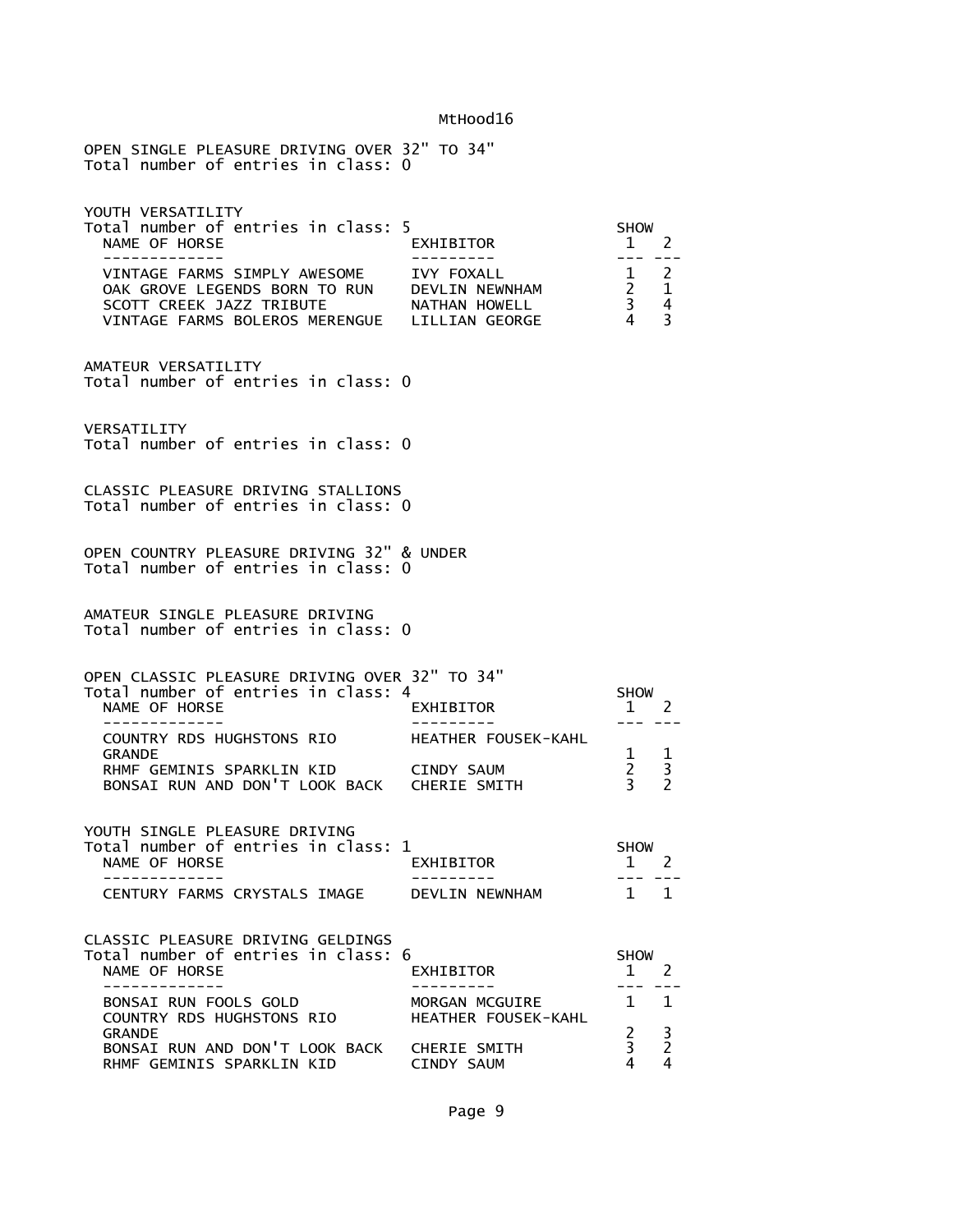| LIBERTY<br>Total number of entries in class: 8<br>NAME OF HORSE<br>_____________                                                                              | EXHIBITOR<br>----------                           | <b>SHOW</b><br>1<br>$- - -$                                 | 2                   |
|---------------------------------------------------------------------------------------------------------------------------------------------------------------|---------------------------------------------------|-------------------------------------------------------------|---------------------|
| VINTAGE FARMS SIMPLY AWESOME IVY FOXALL<br>LAZY RS TUCK AND ROLL<br>SHALAMARA ACRES MIDNIGHT JEWEL JESSICA KIMBALL<br>WINSOME SAVED THE BEST FOR KELSEY LOGUE | BAMBI ROYLANCE                                    | $\overline{1}$<br>$\overline{2}$<br>$\overline{\mathbf{3}}$ | 3<br>4<br>5         |
| LAST<br>CNF GQS BLACK LABEL             DEVLIN NEWNHAM<br>SCOTT CREEK MYSTICAL CALENDAR   JESSICA KIMBALL                                                     |                                                   | $\overline{4}$<br>5                                         | 1                   |
| GIRL<br>HIGH ROLLER LADY TRIPLE LUCK JESSICA KIMBALL                                                                                                          |                                                   | 6                                                           | 6<br>$\overline{2}$ |
| AMATEUR OWNED TRAINED EXHIBITED MARES<br>Total number of entries in class: 6                                                                                  |                                                   | <b>SHOW</b>                                                 |                     |
| NAME OF HORSE<br>-----------                                                                                                                                  | EXHIBITOR                                         | $\mathbf{1}$<br>$- - -$                                     | <sup>2</sup>        |
| ELEGANT ART MY TRUE LOVE<br>SCOTT CREEK MONARCH CURTAIN JOANNE ROSS                                                                                           | KELSIE SHERMAN                                    | $\sim$ 1                                                    | 1                   |
| CALL<br>WINSOME SAVED THE BEST FOR<br>LAST                                                                                                                    | KELSEY LOGUE                                      | $\mathcal{P}$<br>3                                          | $\overline{2}$<br>3 |
| RHMF GEMINIS DANCIN IN THE<br><b>WTND</b>                                                                                                                     | CINDY SAUM                                        | 4                                                           | 4                   |
| SCOTT CREEK MONARCH ARIA<br>WOLFACRES LADY ANASTASIA                                                                                                          | ARLENE DICKINSON<br>KELLY CLARK                   | 5<br>6                                                      | 5<br>6              |
| AMATEUR JUNIOR MARE<br>Total number of entries in class: 7<br>NAME OF HORSE                                                                                   | EXHIBITOR                                         | <b>SHOW</b><br>$\mathbf{1}$                                 | - 2                 |
| --------------<br>SCOTT CREEK MONARCH CURTAIN JOANNE ROSS                                                                                                     | ----------                                        | $- - -$                                                     |                     |
|                                                                                                                                                               |                                                   |                                                             | 2<br>$\mathbf 1$    |
| <b>CALL</b><br>OAK BAY SALSAS SERENADE                                                                                                                        | SHERYL PETERSON                                   | 1<br>$\mathbf{2}$                                           | 3                   |
| SCOTT CREEK MONARCH RED HOT KELSIE SHERMAN<br><b>MOCHA</b>                                                                                                    |                                                   | 3                                                           |                     |
| VFM REDDY FOR REVENGE<br>RH WYNDSONGS REVENGE<br>SCOTT CREEK COMMS PRECIOUS                                                                                   | KATIE HANSEN<br>ROBERTA HARDY<br>ARLENE DICKINSON | 4<br>5                                                      | 4<br>6              |
| <b>PEARL</b><br>PERFORMANCE IN NATURE REDNECK GAYLENE BARTEL<br><b>WOMAN</b>                                                                                  |                                                   | 6<br>$\overline{7}$                                         | 5                   |
|                                                                                                                                                               |                                                   |                                                             |                     |
| AMATEUR SENIOR MARE<br>Total number of entries in class: 6<br>NAME OF HORSE                                                                                   | EXHIBITOR                                         | SHOW<br>$\mathbf{1}$                                        | <sup>2</sup>        |
| . _ _ _ _ _ _ _ _ _ _ _ _<br>ELEGANT ART MY TRUE LOVE<br>SCOTT CREEK MONARCH BLACK SWAN JOANNE ROSS                                                           | KELSIE SHERMAN                                    | $\mathbf{1}$<br>$\mathbf{2}$                                | 1<br>2              |
| WINSOME SAVED THE BEST FOR<br>LAST<br>LAZY RS SUPER STAR<br>RHMF GEMINIS DANCIN IN THE                                                                        | KELSEY LOGUE<br>BAMBI ROYLANCE<br>CINDY SAUM      | $\mathbf{3}$<br>4                                           | 4<br>6              |

GRAND CHAMPION & RESERVE AMATEUR MARE

**SHOW SHOW**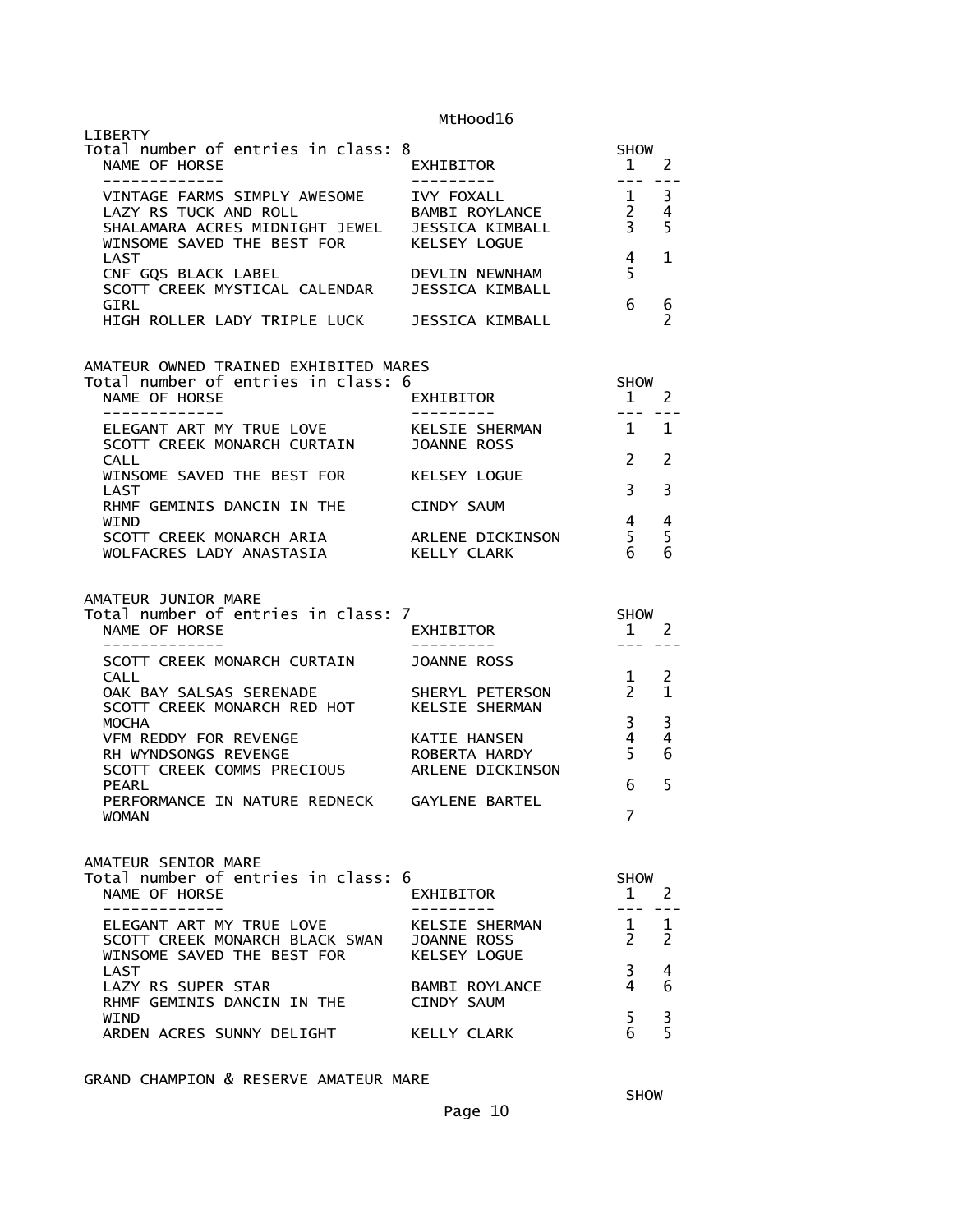|                                                                                                                     | MtHood16                                                        |                                   |                   |
|---------------------------------------------------------------------------------------------------------------------|-----------------------------------------------------------------|-----------------------------------|-------------------|
| NAME OF HORSE                                                                                                       |                                                                 | 1                                 | 2                 |
| -------------<br>ELEGANT ART MY TRUE LOVE<br>OAK BAY SALSAS SERENADE<br>SCOTT CREEK MONARCH CURTAIN<br><b>CALL</b>  |                                                                 | ---<br>G G<br>R.<br>R.            |                   |
| YOUTH OWNED TRAINED & EXHIBITED MARE<br>Total number of entries in class: 0                                         |                                                                 |                                   |                   |
| YOUTH 18 & UNDER EXHIBITING MARE<br>Total number of entries in class: 9<br>NAME OF HORSE                            | EXHIBITOR                                                       | <b>SHOW</b><br>1                  | $\overline{2}$    |
| OAK BAY ROBBIN THE BANK WITH                                                                                        | JESSIE SKERJANIC                                                |                                   |                   |
| JOSIE<br>ELEGANT ART MY TRUE LOVE<br>SCOTT CREEK MONARCH RED HOT DONAE SHERMAN                                      | OLIVIA SHERMAN                                                  | 1<br>$2^{\circ}$                  | 2<br>$\mathbf{1}$ |
| <b>MOCHA</b><br>PERFORMANCE IN NATURE REDNECK<br><b>WOMAN</b>                                                       | MORGAN MCGUIRE                                                  | 3<br>4                            | 4                 |
| VFM RISQUE REVENGE<br>SCOTT CREEK MONARCH BLACK SWAN  COURTNEY SANDERS<br>HCM BUCKS MARISOL<br>RH WYNDSONGS REVENGE | <b>BEN HANSEN</b><br>MEGYN HALL<br>OLIVTA TUCH<br>OLIVIA TUCKER | 5<br>6<br>$\overline{7}$<br>8     | 8<br>3<br>5<br>6  |
| WINSOMES FASHIONED BY THE BEST DEVLIN NEWNHAM                                                                       |                                                                 |                                   | $\overline{7}$    |
| ADULT SPECIAL NEEDS HALTER SHOWING A MARE<br>Total number of entries in class: 1<br>NAME OF HORSE                   | EXHIBITOR                                                       | <b>SHOW</b><br>1                  | $\overline{2}$    |
| -------------<br>WINSOME SAVED THE BEST FOR<br>LAST                                                                 | BRIAN LOGUE                                                     | $\mathbf{1}$                      | 1                 |
| DEVELOPMENTALLY DISABLED EXHIBITING MARE OR GELDING<br>Total number of entries in class: 1<br>NAME OF HORSE         | EXHIBITOR                                                       | <b>SHOW</b><br>$1 \quad 2$<br>--- |                   |
| WINSOME SAVED THE BEST FOR<br>LAST                                                                                  | BRIAN LOGUE                                                     | $\mathbf{1}$                      | $\mathbf{1}$      |
| WEANLING AND YEARLING MARES<br>Total number of entries in class: 6<br>NAME OF HORSE<br>------------                 | EXHIBITOR                                                       | <b>SHOW</b><br>$\mathbf{1}$       | -2                |
| OAK BAY ROBBIN THE BANK WITH                                                                                        | JESSIE SKERJANIC                                                |                                   |                   |
| <b>JOSIE</b><br>OAK BAY SALSAS SERENADE<br>SCOTT CREEK MONARCH CURTAIN                                              | SHERYL PETERSON<br>JOANNE ROSS                                  | $\mathbf 1$<br>$\mathcal{P}$      | 2<br>1            |
| <b>CALL</b><br>VFM REDDY FOR REVENGE<br>PERFORMANCE IN NATURE REDNECK                                               | CHERIE SMITH                                                    | 3<br>4                            | 3<br>4            |
| <b>WOMAN</b><br>SCOTT CREEK MONARCH ARIA                                                                            | MORGAN MCGUIRE<br>ARLENE DICKINSON                              | 5<br>6                            | 6<br>5            |
| TWO YEAR OLD MARES                                                                                                  |                                                                 |                                   |                   |

Total number of entries in class: 4 SHOW

Page 11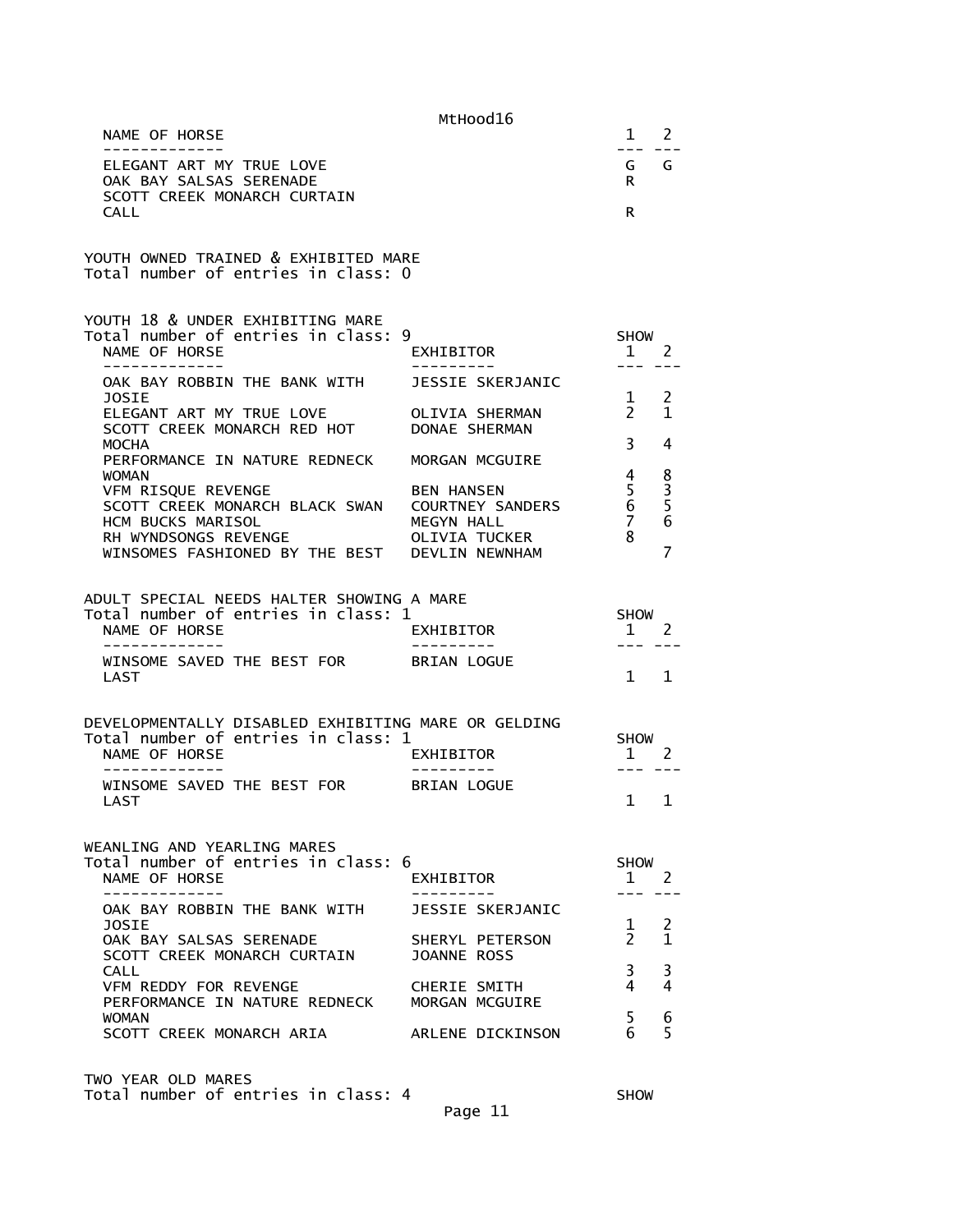| NAME OF HORSE<br>-------------                                                                                                                                                            | MtHood16<br>EXHIBITOR<br>---------- | 1 2<br>--- ---                                                           |
|-------------------------------------------------------------------------------------------------------------------------------------------------------------------------------------------|-------------------------------------|--------------------------------------------------------------------------|
| SCOTT CREEK MONARCH RED HOT KELSIE SHERMAN                                                                                                                                                |                                     |                                                                          |
| MOCHA                                                                                                                                                                                     |                                     | $1 \quad 1$<br>$\begin{array}{ccc} 2 & 2 \\ 3 & 4 \end{array}$           |
| VFM RISQUE REVENGE<br>RH WYNDSONGS REVENGE<br>SCOTT CREEK COMMS PRECIOUS ARLENE DICKINSON                                                                                                 |                                     |                                                                          |
| PEARL                                                                                                                                                                                     |                                     | 4<br>3                                                                   |
| GRAND CHAMPION & RESERVE JUNIOR MARE                                                                                                                                                      |                                     |                                                                          |
| NAME OF HORSE                                                                                                                                                                             |                                     | SHOW<br>$1 \quad 2$                                                      |
| -------------<br>OAK BAY ROBBIN THE BANK WITH                                                                                                                                             |                                     | --- ---                                                                  |
| JOSIE<br>OAK BAY SALSAS SERENADE                                                                                                                                                          |                                     | G R<br>G<br>$\mathbf R$                                                  |
|                                                                                                                                                                                           |                                     |                                                                          |
| SENIOR MARES 32" & UNDER<br>Total number of entries in class: 5                                                                                                                           |                                     |                                                                          |
| NAME OF HORSE                                                                                                                                                                             | EXHIBITOR                           | SHOW<br>$1 \quad 2$                                                      |
|                                                                                                                                                                                           |                                     | $\frac{1}{2}$                                                            |
| ELEGANT ART MY TRUE LOVE ARELSIE SHERMAN 1 1<br>SCOTT CREEK MONARCH BLACK SWAN JOANNE ROSS 2 2<br>LAZY RS SUPER STAR CHERIE SMITH 3 3<br>MARKS SIPS ROYAL NGOLDEN HEATHER FOUSEK-KAHL 4 4 |                                     |                                                                          |
|                                                                                                                                                                                           |                                     |                                                                          |
| SENIOR MARES OVER 32" TO 34"                                                                                                                                                              |                                     |                                                                          |
| Total number of entries in class: 4<br>NAME OF HORSE                                                                                                                                      | EXHIBITOR                           | <b>SHOW</b><br>$\frac{1}{2}$ 2                                           |
| -------------<br>WINSOME SAVED THE BEST FOR KELSEY LOGUE                                                                                                                                  | ----------                          | $\begin{array}{cccccc} - & - & - & - & - \\ & - & - & - & - \end{array}$ |
| LAST<br>MERCEDES GISELLE                                                                                                                                                                  | BARBARA KAHL                        | $\begin{array}{cc} 1 & 1 \\ 2 & 3 \end{array}$                           |
| RHMF GEMINIS DANCIN IN THE CINDY SAUM<br>WIND                                                                                                                                             |                                     | $3^{\circ}$<br>$\overline{\phantom{a}}$                                  |
|                                                                                                                                                                                           |                                     |                                                                          |
| GRAND CHAMPION & RESERVE SENIOR MARE                                                                                                                                                      |                                     | SHOW                                                                     |
| NAME OF HORSE<br>-------------                                                                                                                                                            |                                     | $1 \quad 2$<br>--- ---                                                   |
| ELEGANT ART MY TRUE LOVE                                                                                                                                                                  |                                     | G<br>G                                                                   |
| SCOTT CREEK MONARCH BLACK SWAN                                                                                                                                                            |                                     | R.<br>R                                                                  |
| STOCK TYPE MARE                                                                                                                                                                           |                                     |                                                                          |
| Total number of entries in class: 2<br>NAME OF HORSE                                                                                                                                      | EXHIBITOR                           | <b>SHOW</b><br>2<br>$\mathbf{1}$                                         |
| GALLERY ORIGINALS MISS                                                                                                                                                                    | <b>CHERIE SMITH</b>                 |                                                                          |
| PERPHECTION<br>RHMF GEMINIS TWINKLIN STAR                                                                                                                                                 | JULIE HEMENWAY                      | $\frac{1}{2}$<br><sup>1</sup><br>$\overline{2}$                          |
|                                                                                                                                                                                           |                                     |                                                                          |
| SOLID-COLOR MARES<br>Total number of entries in class: 8                                                                                                                                  |                                     | <b>SHOW</b>                                                              |
| NAME OF HORSE                                                                                                                                                                             | EXHIBITOR                           | 1 2                                                                      |
| SCOTT CREEK MONARCH CINNAMON                                                                                                                                                              | <b>JOANNE ROSS</b>                  | 1<br>1                                                                   |
| LATTE                                                                                                                                                                                     | Page 12                             |                                                                          |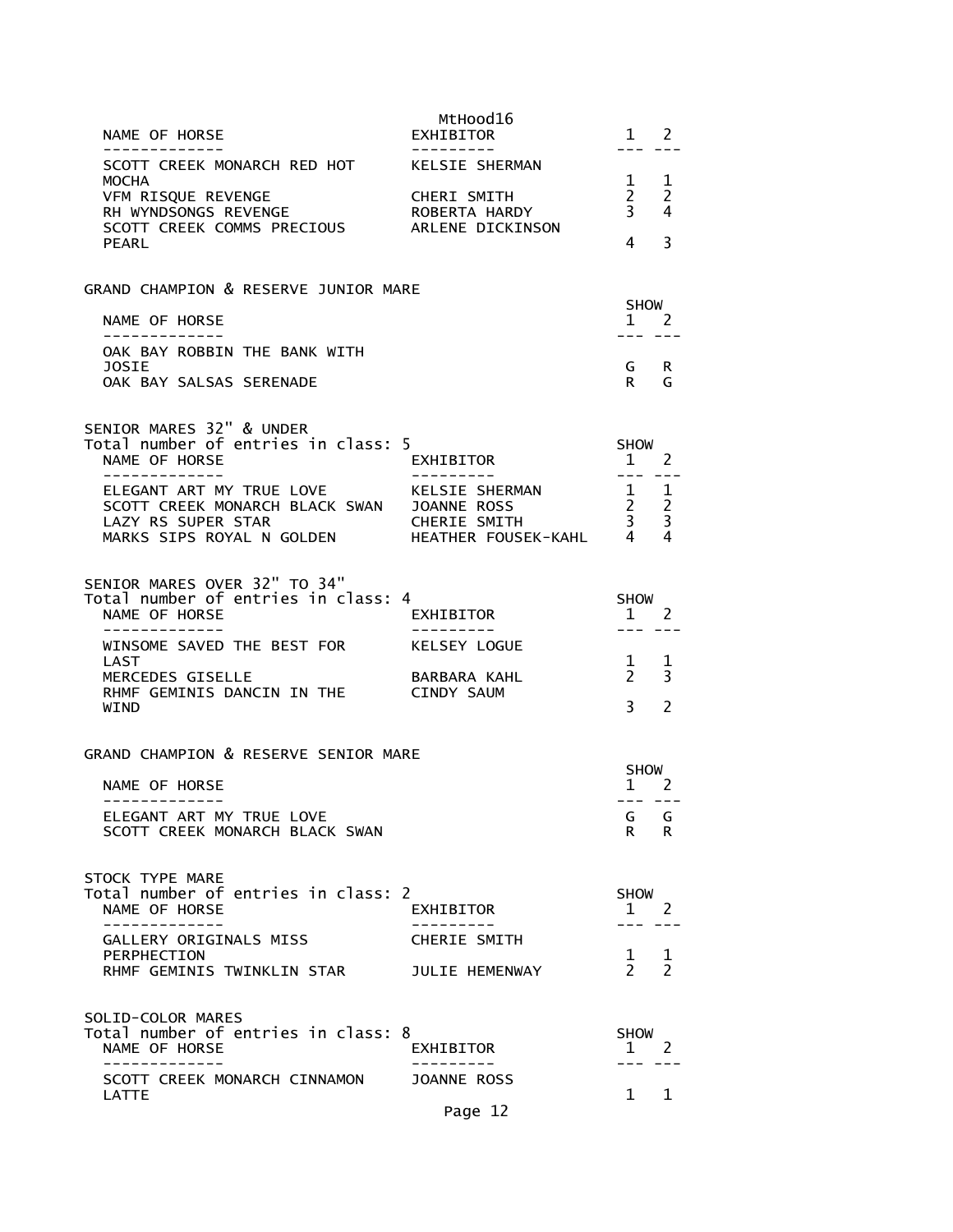| VFM REDDY FOR REVENGE<br>HCM BUCKS MARISOL<br>MERCEDES GISELLE<br>SCOTT CREEK COMMS PRECIOUS<br>PEARL        | MtHood16<br>CHERIE SMITH<br>EMILY HALL<br>BARBARA KAHL<br>ARLENE DICKINSON | $\mathbf{2}$<br>3 <sup>7</sup><br>4 <sup>1</sup><br>$5 -$ | 2<br>4<br>3<br>5 |
|--------------------------------------------------------------------------------------------------------------|----------------------------------------------------------------------------|-----------------------------------------------------------|------------------|
| LAZY RS SUPER STAR<br>MARKS SIPS ROYAL N GOLDEN HEATHER FOUSEK-KAHL                                          | <b>BAMBI ROYLANCE</b>                                                      | 6<br>7                                                    | 6                |
| MULTI-COLOR MARES<br>Total number of entries in class: 8<br>NAME OF HORSE                                    | EXHIBITOR                                                                  | SHOW<br>1                                                 | <sup>2</sup>     |
| -------------<br>GALLERY ORIGINALS MISS                                                                      | ----------<br>KELLY JENSEN                                                 | $---$                                                     |                  |
| PERPHECTION<br>RHMF GEMINIS TWINKLIN STAR JULIE HEMENWAY<br>SCOTT CREEK MONARCH CURTAIN JOANNE ROSS          |                                                                            | $\mathbf{1}$<br>$\overline{2}$                            | -1<br>3          |
| <b>CALL</b><br>SHALAMARA ACRES MIDNIGHT JEWEL JESSICA KIMBALL<br>RHMF GEMINIS DANCIN IN THE                  | CINDY SAUM                                                                 | 3 <sup>7</sup><br>$\overline{4}$                          | 5<br>4           |
| <b>WTND</b><br>WINSOME SAVED THE BEST FOR KELSEY LOGUE                                                       |                                                                            | $-5$                                                      | 2                |
| <b>LAST</b>                                                                                                  |                                                                            | 6                                                         | 6                |
| AMATEUR HALTER CHAMPION OF CHAMPIONS<br>Total number of entries in class: 0                                  |                                                                            |                                                           |                  |
| SUPREME HALTER HORSE                                                                                         |                                                                            | SHOW                                                      |                  |
| NAME OF HORSE<br>-------------                                                                               |                                                                            | $1 \quad 2$<br>--- --                                     |                  |
| ELEGANT ART MY TRUE LOVE<br>FLYIN GS ASSURED AUDACITY                                                        |                                                                            | S.<br>$S^{\sim}$                                          | S                |
| YOUTH SHOWMANSHIP 7 & UNDER<br>Total number of entries in class: 1<br>NAME OF HORSE<br>- - - - - - - - - - - | EXHIBITOR                                                                  | SHOW<br>1 2<br>$- - -$                                    |                  |
| VFM MAXIMUM REVENGE                                                                                          | AMBER HANSEN                                                               | $1 \quad 1$                                               |                  |
| YOUTH SHOWMANSHIP 8 - 12<br>Total number of entries in class: 1<br>NAME OF HORSE<br>___________              | EXHIBITOR                                                                  | SHOW<br>$\mathbf{1}$                                      | 2                |
| VFM MAXIMUM REVENGE                                                                                          | BENJAMIN HANSEN                                                            | $1 \quad 1$                                               |                  |
| YOUTH SHOWMANSHIP 13 - 18<br>Total number of entries in class: 1<br>NAME OF HORSE                            | EXHIBITOR                                                                  | SHOW<br>$1 \quad 2$                                       |                  |
| COMMOTIONS BLAZY ZEUS                                                                                        | <b>COURTNEY SANDERS</b>                                                    | 1 1                                                       |                  |
| AMATEUR SHOWMANSHIP<br>Total number of entries in class: 3<br>NAME OF HORSE<br>- - - - - - - - - - -         | EXHIBITOR                                                                  | SHOW<br>$1 \quad 2$                                       |                  |
| COUNTRY RDS HUGHSTONS RIO                                                                                    | HEATHER FOUSEK-KAHL<br>Page 13                                             |                                                           |                  |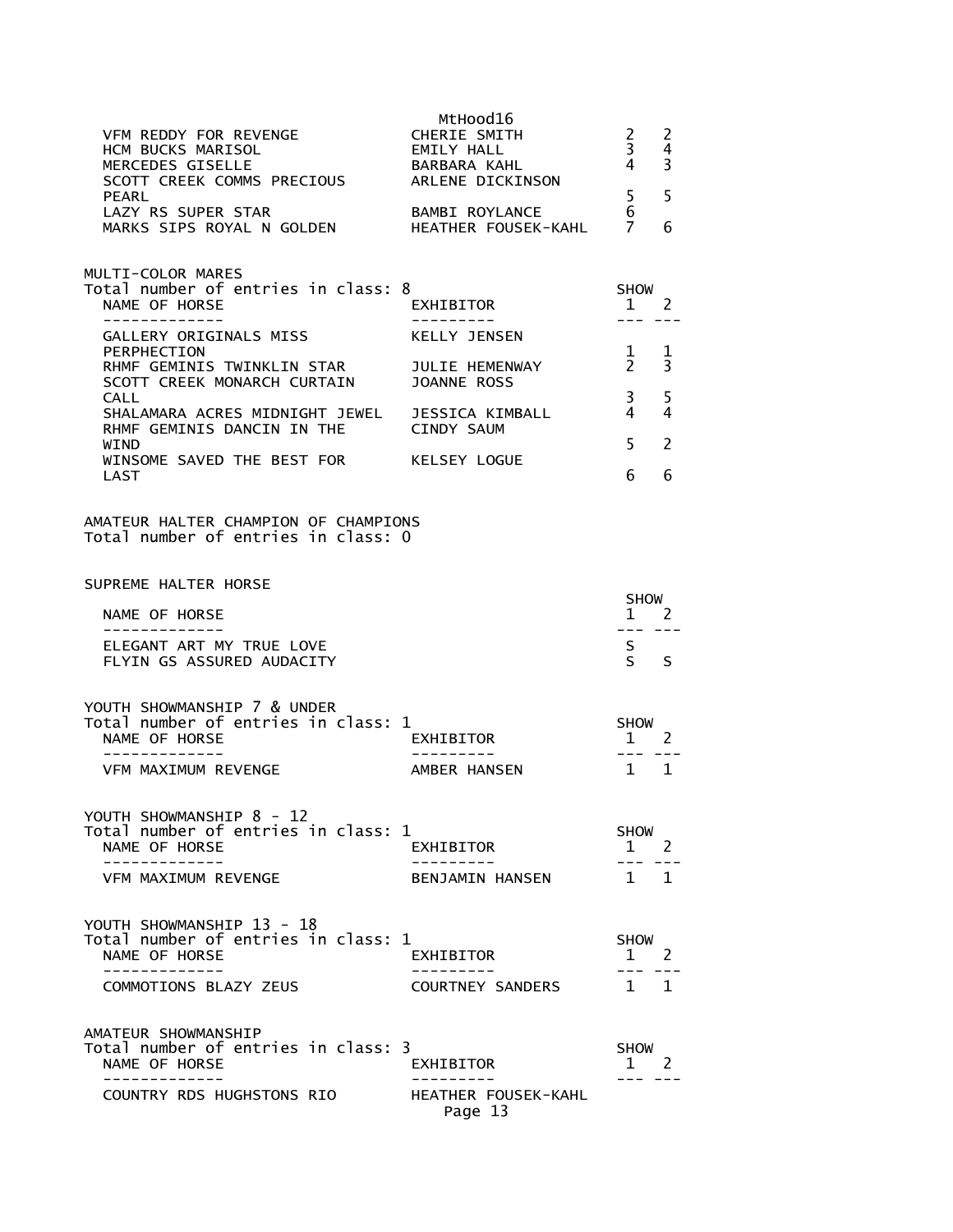| <b>GRANDE</b>                                                                                                                                              | MtHood16                                                                  | $1 \quad 1$                                                                                                                                                                                                                                                                                                                                                                                                         |                                    |
|------------------------------------------------------------------------------------------------------------------------------------------------------------|---------------------------------------------------------------------------|---------------------------------------------------------------------------------------------------------------------------------------------------------------------------------------------------------------------------------------------------------------------------------------------------------------------------------------------------------------------------------------------------------------------|------------------------------------|
| <b>OPEN SHOWMANSHIP</b><br>Total number of entries in class: 3<br>NAME OF HORSE<br>.                                                                       | EXHIBITOR                                                                 | <b>SHOW</b><br>1 2<br>----                                                                                                                                                                                                                                                                                                                                                                                          |                                    |
| COUNTRY RDS HUGHSTONS RIO THEATHER FOUSEK-KAHL<br><b>GRANDE</b>                                                                                            |                                                                           | $1 \quad 1$                                                                                                                                                                                                                                                                                                                                                                                                         |                                    |
| YOUTH OBSTACLE DRIVING<br>Total number of entries in class: 1<br>NAME OF HORSE<br>-------------                                                            | EXHIBITOR<br>----------                                                   | SHOW<br>$1 \quad 2$<br>$-- -$                                                                                                                                                                                                                                                                                                                                                                                       |                                    |
| BONSAI RUN FOOLS GOLD                                                                                                                                      | MORGAN MCGUIRE                                                            | $1 \quad 1$                                                                                                                                                                                                                                                                                                                                                                                                         |                                    |
| AMATEUR OBSTACLE DRIVING<br>Total number of entries in class: 1<br>NAME OF HORSE<br>-------------                                                          | EXHIBITOR                                                                 | <b>SHOW</b><br>$1 \t 2$                                                                                                                                                                                                                                                                                                                                                                                             |                                    |
| LAZY RS TUCK AND ROLL                                                                                                                                      | BAMBI ROYLANCE                                                            | $1 \quad 1$                                                                                                                                                                                                                                                                                                                                                                                                         |                                    |
| OPEN OBSTACLE DRIVING<br>Total number of entries in class: 0<br>COUNTRY PLEASURE DRIVING STALLIONS<br>Total number of entries in class: 1<br>NAME OF HORSE | EXHIBITOR                                                                 | SHOW<br>$1 \quad 2$<br>$\frac{1}{2} \frac{1}{2} \frac{1}{2} \frac{1}{2} \frac{1}{2} \frac{1}{2} \frac{1}{2} \frac{1}{2} \frac{1}{2} \frac{1}{2} \frac{1}{2} \frac{1}{2} \frac{1}{2} \frac{1}{2} \frac{1}{2} \frac{1}{2} \frac{1}{2} \frac{1}{2} \frac{1}{2} \frac{1}{2} \frac{1}{2} \frac{1}{2} \frac{1}{2} \frac{1}{2} \frac{1}{2} \frac{1}{2} \frac{1}{2} \frac{1}{2} \frac{1}{2} \frac{1}{2} \frac{1}{2} \frac{$ |                                    |
| ZARZUELAS CORINTHIAN ADONIS OLIVIA TUCKER                                                                                                                  |                                                                           | $1 \quad 1$                                                                                                                                                                                                                                                                                                                                                                                                         |                                    |
| OPEN CLASSIC PLEASURE DRIVING 32" & UNDER<br>Total number of entries in class: 4<br>NAME OF HORSE<br>-------------                                         | EXHIBITOR                                                                 | <b>SHOW</b><br>$1 \t 2$<br>$---$                                                                                                                                                                                                                                                                                                                                                                                    |                                    |
| LAZY RS SUPER STAR<br>BONSAI RUN FOOLS GOLD<br>RHMF GEMINIS BLACK LEGACY<br>LAZY RS TUCK AND ROLL                                                          | CHERIE SMITH<br>MORGAN MCGUIRE<br>JULIE HEMENWAY<br><b>BAMBI ROYLANCE</b> | $1 \quad 4$<br>$\begin{array}{ccc} 2 & 1 \\ 3 & 3 \\ 4 & 2 \end{array}$                                                                                                                                                                                                                                                                                                                                             |                                    |
| COUNTRY PLEASURE DRIVING GELDINGS<br>Total number of entries in class: 1<br>NAME OF HORSE                                                                  | EXHIBITOR                                                                 | <b>SHOW</b><br>$1 \quad$                                                                                                                                                                                                                                                                                                                                                                                            | 2                                  |
| VINTAGE FARMS SIMPLY AWESOME                                                                                                                               | <b>IVY FOXALL</b>                                                         | $1 \quad 1$                                                                                                                                                                                                                                                                                                                                                                                                         |                                    |
| LADIES CLASSIC PLEASURE DRIVING<br>Total number of entries in class: 4<br>NAME OF HORSE<br>- - - - - - - - - - -                                           | EXHIBITOR                                                                 | <b>SHOW</b><br>1                                                                                                                                                                                                                                                                                                                                                                                                    | 2                                  |
| VFM TOUR DE FRANCE<br>COUNTRY RDS HUGHSTONS RIO                                                                                                            | KELSEY LOGUE<br>HEATHER FOUSEK-KAHL                                       | $1 \quad 1$                                                                                                                                                                                                                                                                                                                                                                                                         |                                    |
| <b>GRANDE</b><br>LAZY RS SUPER STAR<br>BONSAI RUN AND DON'T LOOK BACK CHERIE SMITH                                                                         | BAMBI ROYLANCE                                                            | $\overline{2}$<br>3                                                                                                                                                                                                                                                                                                                                                                                                 | 3<br>4<br>$\overline{\phantom{a}}$ |